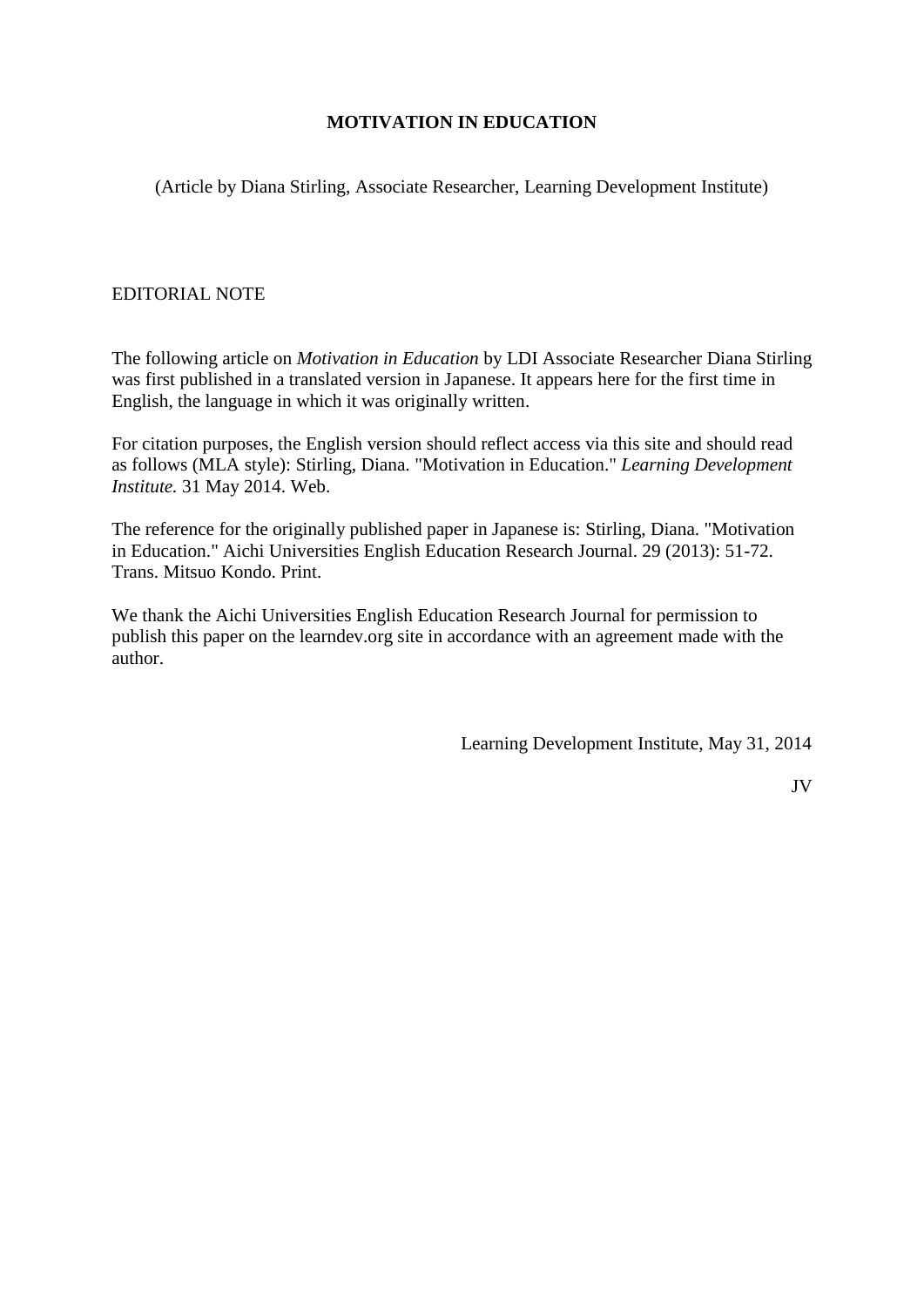# Motivation in Education

# Diana Stirling

## *Introduction*

This paper will explore current thought and research into motivation. We will look at theories of motivation in general and then focus on the tenets of Self-Determination Theory (SDT), in particular. Keeping the research in mind, we will address a number of questions: *What inspires teachers, and what moves learners? How do our learning organizations and systems affect the motivation of groups and individuals?* and *How might future changes in formal learning environments affect motivation?*

Many discussions of motivation begin by making a distinction between intrinsic and extrinsic motivation. Intrinsic motivation is characterized as that which comes from within the individual. It inspires action even when there is no perceived external stimulus or reward. Extrinsic motivation, in contrast, provides incentive to engage in action which may not be inherently pleasing or engaging, but which may offer benefits in terms of perceived potential outcomes.

This is, of course, a vast oversimplification of the way humans are motivated. It is made more complicated by questions about the role of motivations of which one is not consciously aware (are they intrinsic, even when prompted by a desire for fame or wealth?) and the processes by which intrinsic motivation may become extrinsic (and, according to some studies, extinguished) or extrinsic motivation may be internalized. So, while these terms may be useful for conceptualizing the discussion, they are, at best, a starting point.

#### *The Terminology of Motivation*

Motivation is a topic of interest to researchers in a variety of fields including psychology, human development, education, sociology, and business. In addition, the philosophical underpinnings and orientations of researchers vary, even within the field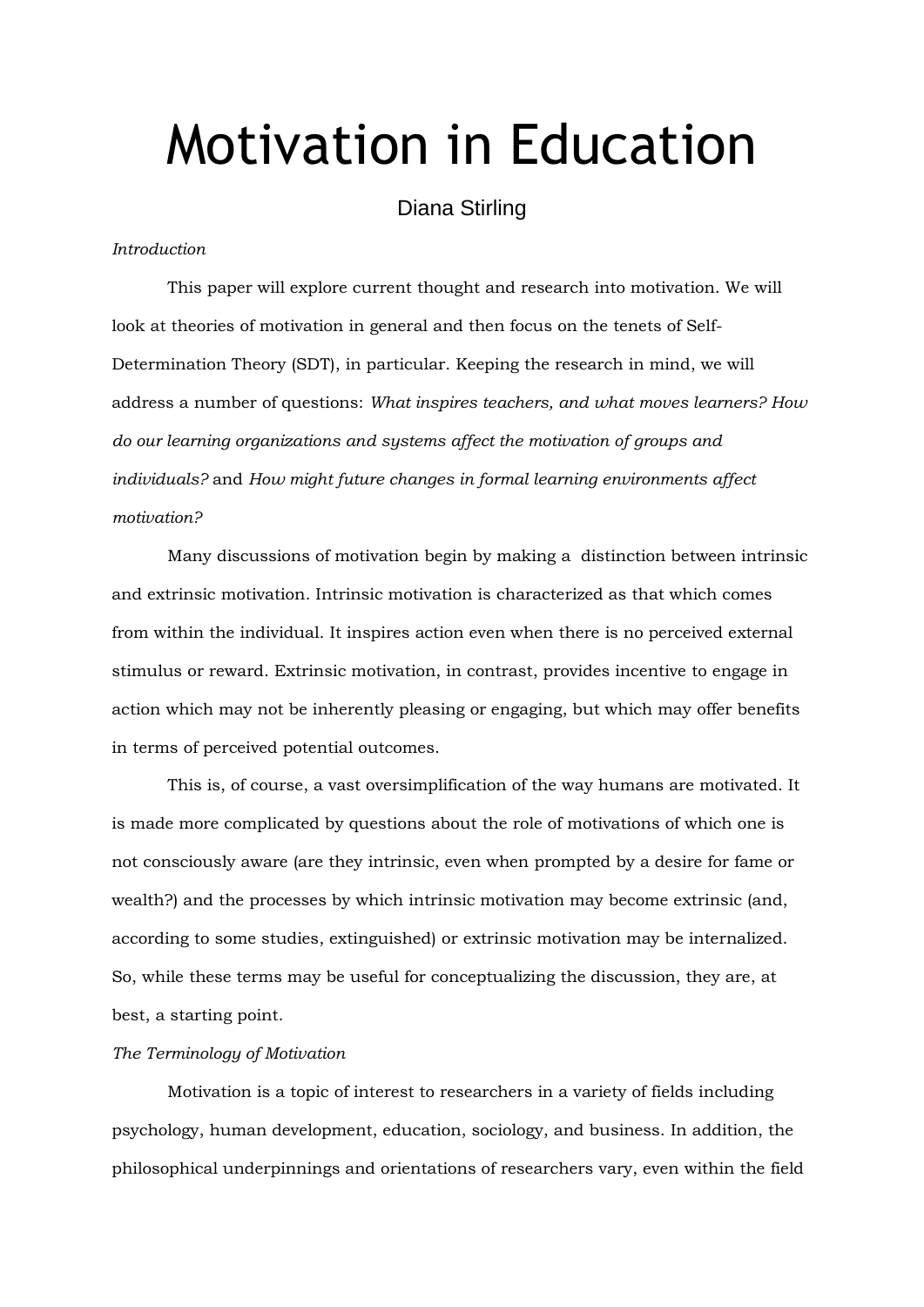# Motivation in Education Stirling

of academic motivation studies. As a result, perspectives vary and, in some cases, researchers have developed constructs and terminology that express similar ideas using different terms.

In the late 1990s, Murphy and Alexander conducted a literature review of motivation terminology used in studies of academic achievement and academic development (3-6). The stated purposes of the review were to identify terms being used in these studies and to document the meanings of the terms as defined by the researchers (3). The terms were then summarized and compared, and some conceptual issues relevant to our discussion were addressed (3, 28-29 37-42).

As a result of their analysis, Murphy and Alexander derived twenty terms related to motivation and academic achievement (8). The first was, naturally, the word motivation itself. Within that category, two more terms, intrinsic and extrinsic, have been described above. Then three subcategories of the broad term motivation were delineated: goal, interest, and self-schema. On page 28 of their article, Murphy and Alexander summarized the main concepts and terms in each of these categories.

As one might expect, Murphy and Alexander's review identified six terms under the broad category of goal, in addition to the category of social goal (8). In their summary, they narrow this to four terms, citing two as synonyms (28).

Here is a representation of their findings (from Fig. 1, page 8) adapted to equate the synonyms described on page 28:

| <b>MOTIVATION</b>                   |           |             |                 |  |  |  |
|-------------------------------------|-----------|-------------|-----------------|--|--|--|
| <b>Goal</b>                         | Interest  |             | Self-schema     |  |  |  |
| Goal Orientation                    |           |             |                 |  |  |  |
| Mastery Goal<br>also: Learning Goal | Intrinsic | Individual  | Agency          |  |  |  |
| Performance Goal<br>also: Ego Goal  | Extrinsic | Situational | Attribution     |  |  |  |
| Work-avoidant Goal                  |           |             | Self-competence |  |  |  |
|                                     |           |             | Self-efficacy   |  |  |  |
| Social Goal                         |           |             |                 |  |  |  |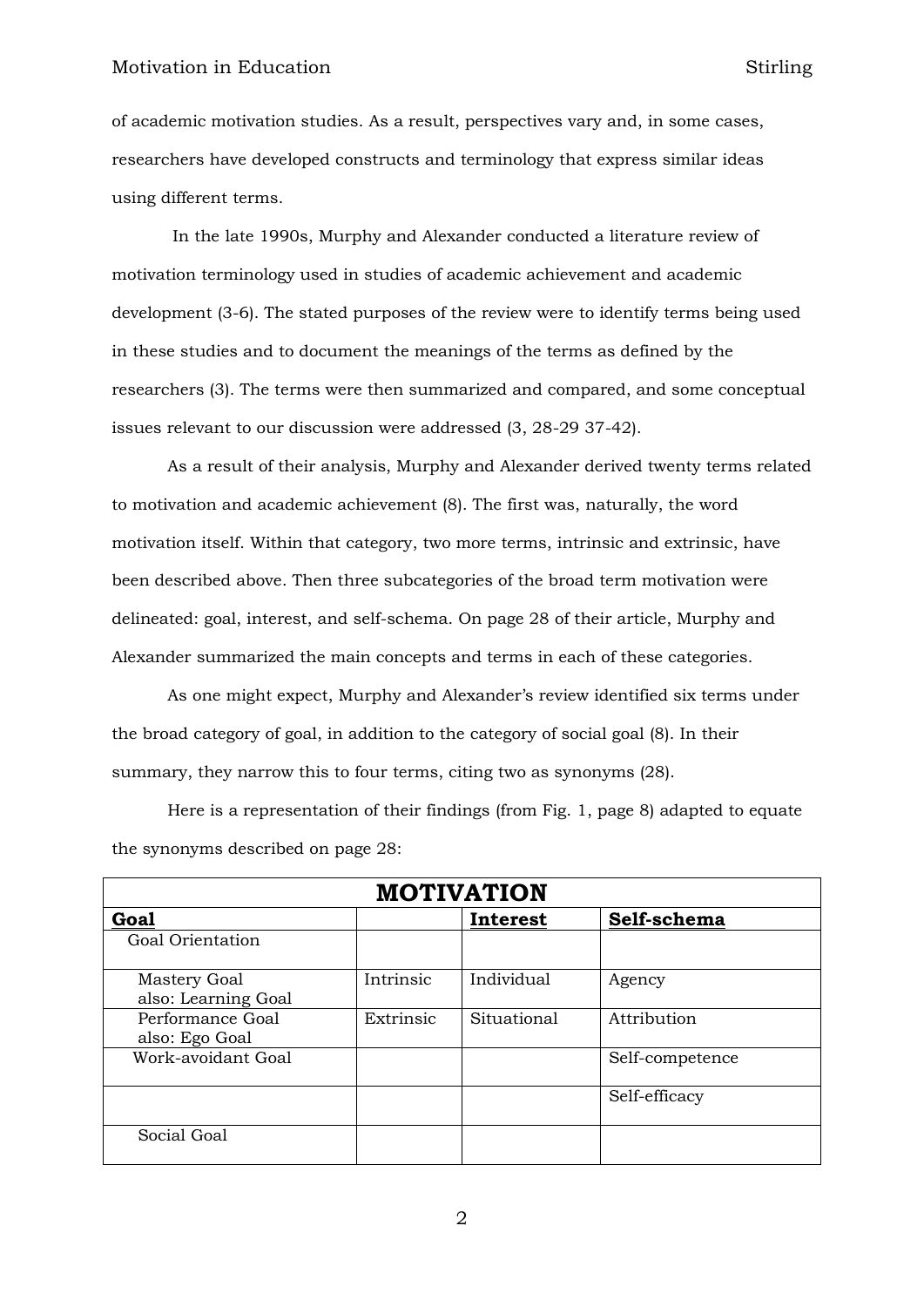There are overlapping areas in these terms. For example, performance/ego goals are driven by concern over what others might think or how one's abilities might be viewed by others, so they could also be considered within the domain of social goals (Murphy and Alexander 34). It is also worthwhile to note that the terms attribution, self-competence, and self-efficacy relate to one's evaluation of oneself with respect to particular tasks or goals, not necessarily to oneself in general.

Murphy and Alexander point out an important consideration in the research into self-schema constructs, one that was not overtly taken into account in the literature they reviewed. They questioned the apparent assumptions by researchers that an individual can accurately identify and report her or his own needs, motivations, and goals (37-38). This author agrees and, based on inquiries into unconscious learning (Lewicki, Hill and Czyzewska), wonders about the role of the unconscious in motivation and how such could be effectively studied. Some research also suggests that implicit learning (unconscious learning) may be mediated by unconscious goals after priming for goal attainment (Eitam, Hassin and Schul). Unconscious learning and unconscious motivation are difficult to study, but research in these areas might provide valuable insights into ways we could create more interesting, engaging learning environments.

Another conceptual issue addressed by Murphy and Alexander is the impression given by some of the terminology that there are dichotomous relationships between the types of motivation under study (37-41). Does such a relationship exist between intrinsic and extrinsic motivation, for example, or between individual or situational motivation? Our realities are more complex than the terminology often suggests; an important point to keep in mind when considering the implications of the research to classrooms and other formal learning environments. They also argue that other factors—cognitive and strategic—which are not addressed in the terminology impact individual motivation, concluding that motivation constructs can probably not truly be considered independent variables (Murphy and Alexander 41).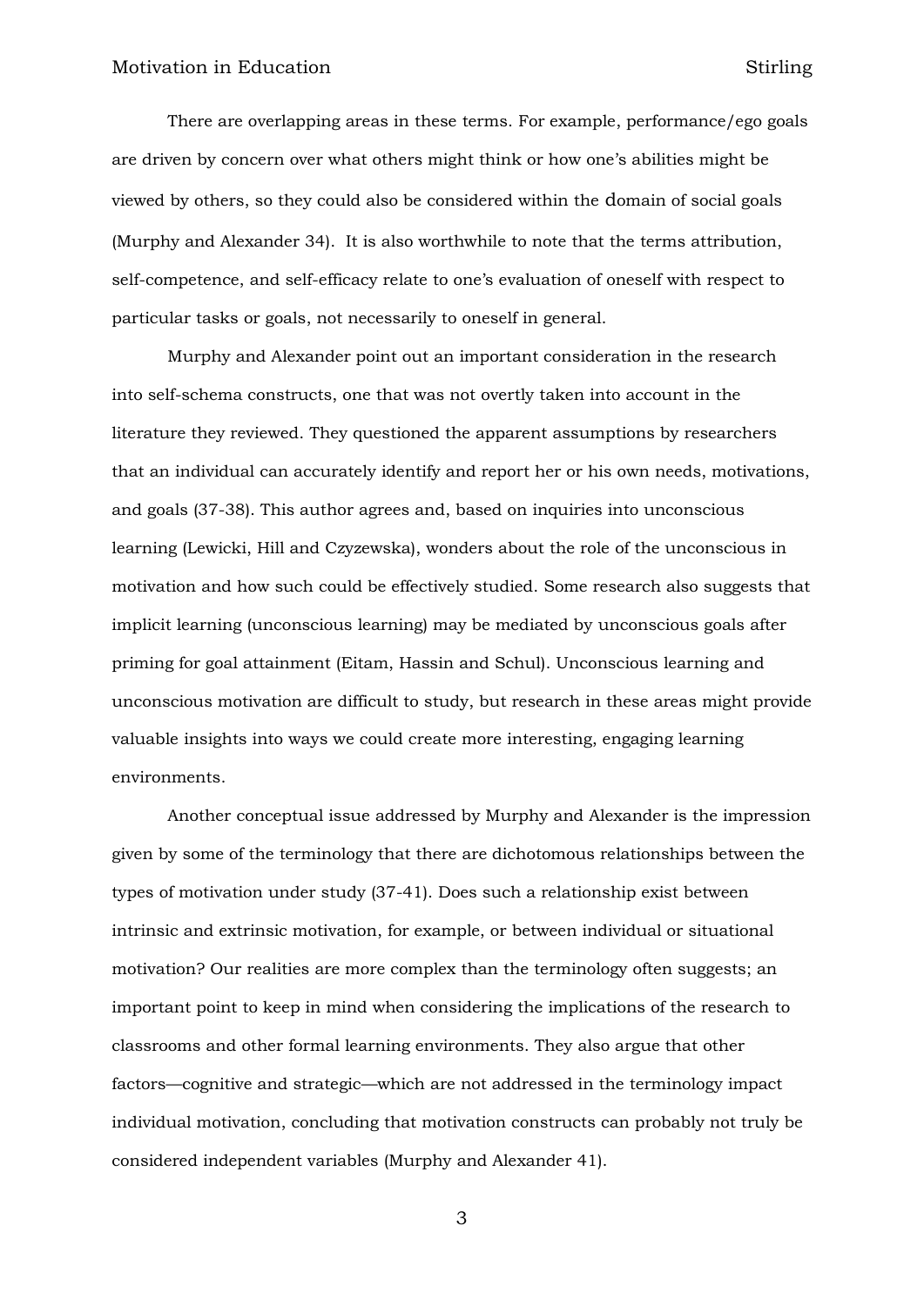Finally, Murphy and Alexander note the trend, at least in the literature they reviewed, away from the view of motivation as a personality trait toward a more situated view of motivation as a state of mind in a particular context or within a particular domain (41-42). This is a crucial distinction. If motivation is seen as a trait, how much influence is possible through a change in curriculum or environment? However, if motivation is situational, we can productively challenge ourselves to create motivationally supportive formal learning environments. A third perspective is also possible: the view that some motivational traits are inherent, but that their expression can be supported or thwarted based on the environments in which a person functions. *Motivational Theories—In Brief*

The reader is likely familiar with Maslow's hierarchy of needs, on which he based his theory of motivation and personality. Of motivational theory he said

Sound motivational theory should . . . assume that motivation is constant, never ending, fluctuating, and complex, and that it is an almost universal characteristic of practically every organismic state of affairs. (Maslow 7)

While allowing for the effects of the environment on motivation, Maslow drew a distinction between behavior theory and motivation theory, arguing that "behavior is determined by several classes of determinants, of which motivation is one and environmental forces are another" (11).

In contrast to this view, many who study motivation in academic settings today do not theoretically distinguish between behavior and motivation in precisely the way that Maslow proposed; instead, they look at cognitive and social constructs, sometimes in addition to needs and affective factors, when developing theories and designing research on motivation and motivated behavior (Pintrich 670).

Maslow's hierarchy of needs and a person's desires to satisfy them can be considered intrinsic. He held that these needs were universal to humans, but that they could manifest in myriad ways based on environmental conditions and an individual's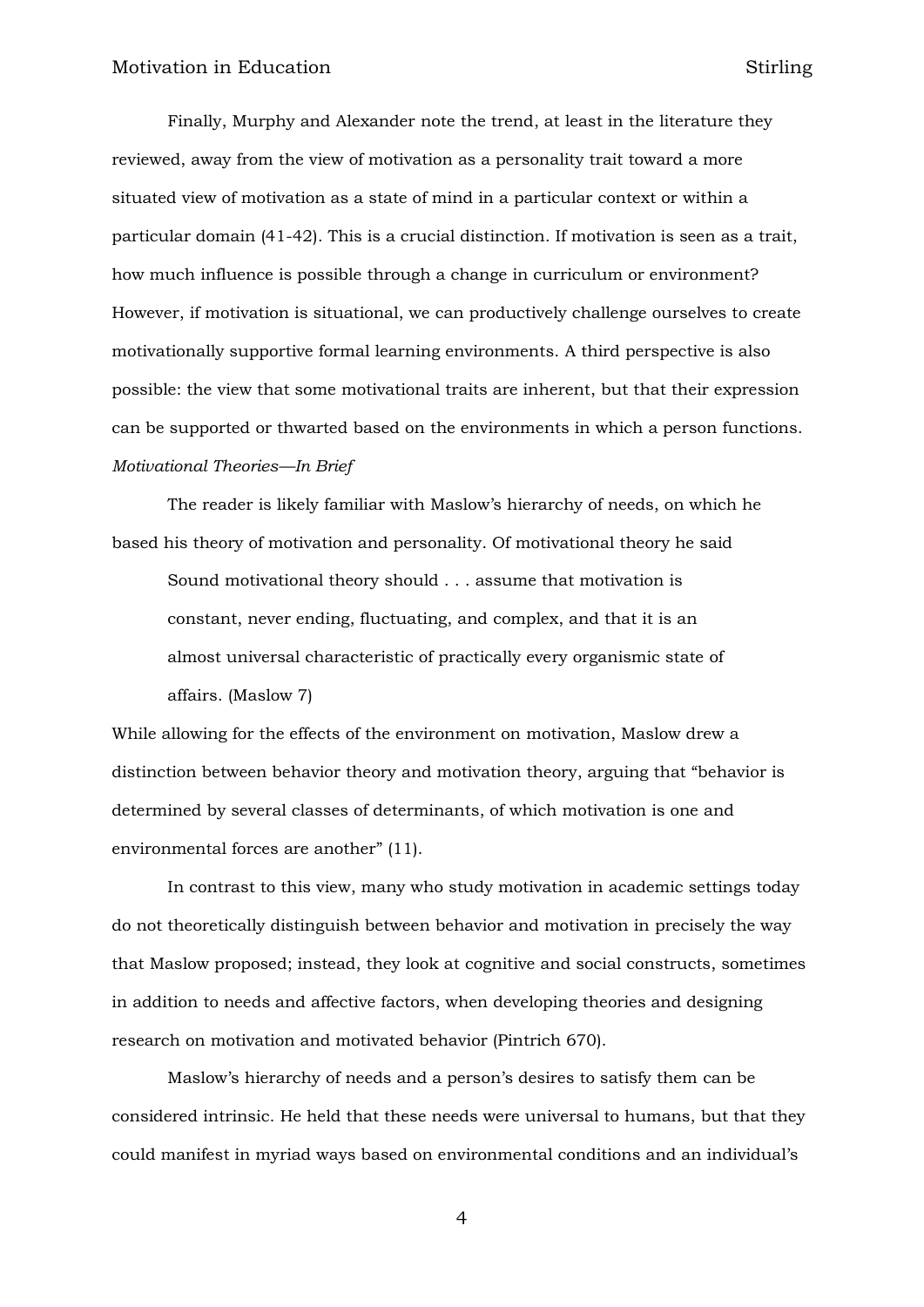# Motivation in Education Stirling

culture and history (Maslow 28-29). This is important because, if his theory is valid, although individuals may behave differently in different contexts, the assumption is that motivation is highly individual and individually constructed. In the situated view, motivation is seen largely as a result of socio-cultural constructs and interactions with the environment (Pintrich 680-681). This differentiation echoes an earlier philosophical and psychological argument about the roles of nature vs. nurture in human development. Just as our discussions of human development have become more sophisticated in their recognition of the interplay of nature and nurture, so must our views of motivational factors take into account the complexity of the interactions between intrapsychological and social-cultural influences (see Pintrich 681).

There are many goal-oriented approaches to the study of motivation in the classroom. Ames discusses two goal constructs that are widely used and that appear in the chart in the terminology section of this paper. They are mastery goals and performance goals. Ames describes these orientations and explains why mastery goals are more likely to result in persistence over time and a focus on the intrinsic value of learning, while performance goals foster a "failure-avoiding pattern of motivation" (Ames, Classrooms: Goals, Structures, and Student Motivation 261-263) . Mastery goals focus on individual improvement and the belief that increased effort is related to increased competency. In contrast, competition, rewards, successes and failures which are displayed publicly in the classroom foster a performance goal orientation. Performance goals create a culture of competition and comparison in which ability and self-worth become linked in students' minds. In such a culture, students are less likely to take on challenging tasks and so to avoid the possibility of failure (Ames and Archer 260, 265; Ames 261-263).

The Expectancy-Value Theory of achievement motivation describes a complex interplay of aptitudes, beliefs, previous experiences, goals, self-schema, interest, expectancy, and perceived/subjective assessment of the utility vs. cost of a particular task or domain (Wigfield and Eccles 69).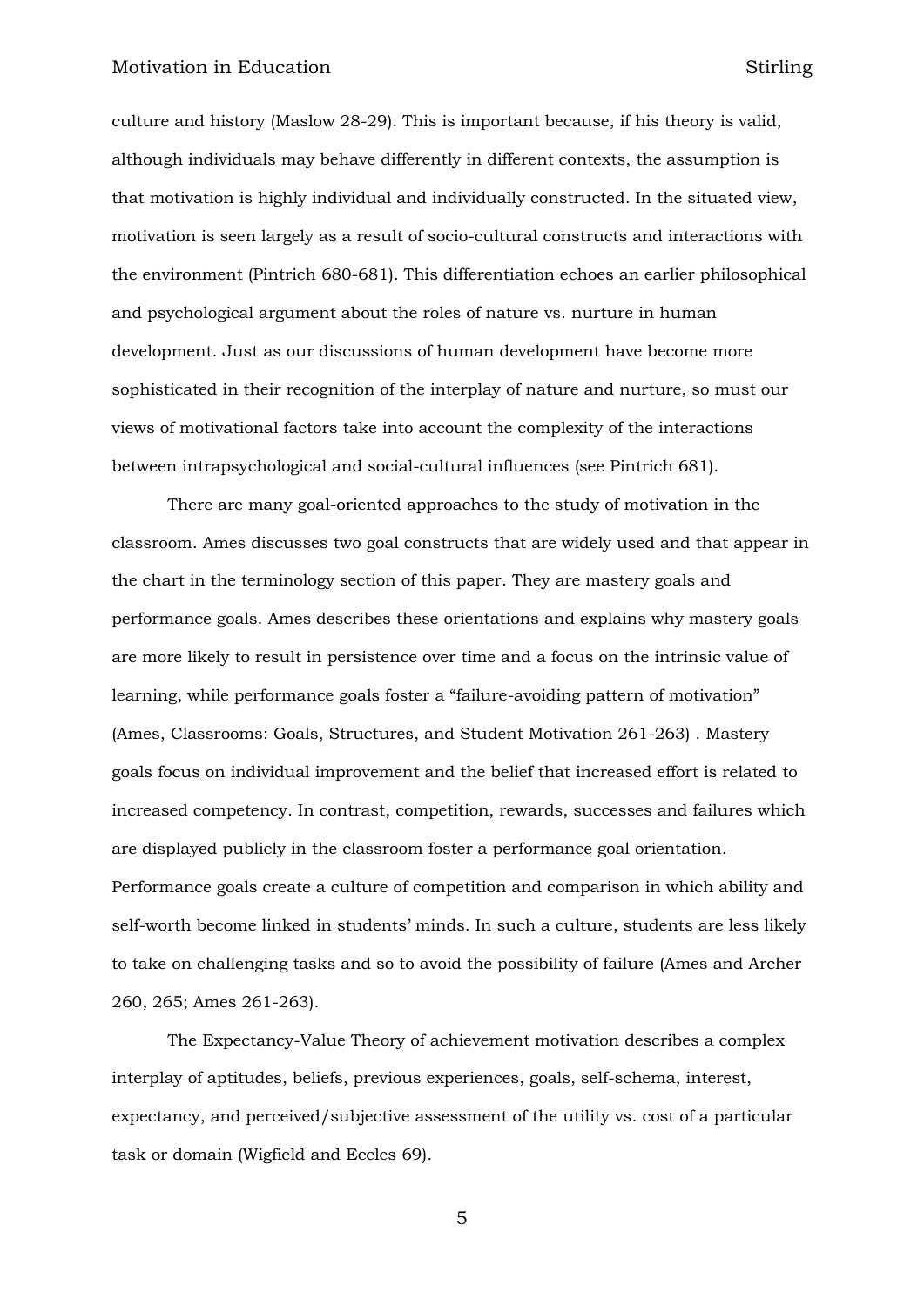Self-Determination Theory (SDT) has been developed to try to integrate both the intrinsic and extrinsic factors in human motivation, thus incorporating both the intrapsychological and social-cultural aspects of other research frameworks (About the Theory; Pintrich 670; Ryan and Deci, Self-Determination Theory and the Facilitation of Intrinsic Motivation, Social Development, and Well Being 68-69). As a meta-theory, SDT encompasses five mini-theories: Cognitive Evaluation Theory (CET), Oganismic Integration Theory (OIT), Causality Orientations Theory (COT), Basic Psychological Needs Theory (BPNT), and Goal Contents Theory (GCT). Although SDT incorporates needs and context, the needs identified by the theory are not identical to those named by Maslow. The conceptual framework on which SDT is based identifies three basic needs on which psychological health and well-being depend: competence, relatedness, and autonomy (Ryan and Deci 68, About the Theory). The following are brief summaries of these sub-theories as explained on the selfdetermination.org website:

- CET addresses the topic of the impact of social contexts on intrinsic motivation. Competence and autonomy are considered crucial aspects of intrinsic motivation in this theory.
- OIT primarily considers extrinsic motivation and proposes a continuum of internalization through which an individual may develop autonomy with regard to extrinsic conditions.
- GCT also addresses intrinsic and extrinsic motivation. The theory contrasts goals with intrinsic value, such as those related to community and personal growth, with goals that are extrinsically oriented, such as those related to wealth and fame. The theory argues that goals that support the three basic needs of autonomy, relatedness, and competency will support psychological well-being, while extrinsically oriented goals will negatively impact well-being.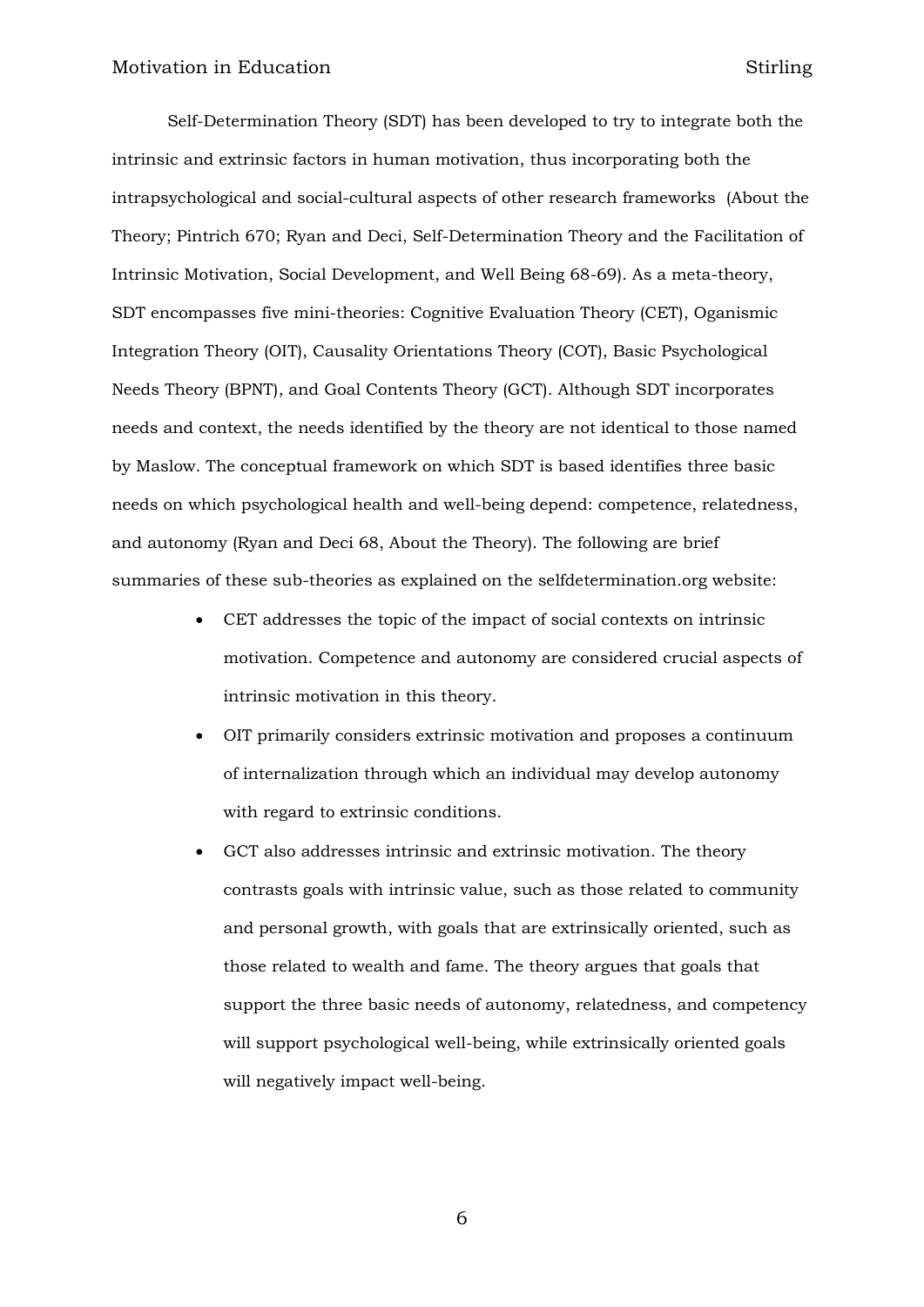- COT is concerned with individual orientations toward environments, identifying three primary types. They are the autonomy orientation, the control orientation, and the impersonal/amotivated orientation.
- BPNT proposes the three basic needs outlined above (autonomy, competence, and relatedness) and argues that environments that support these needs promote psychological well-being.

Although the sub-theories address different aspects of SDT, they all rest on the foundational tenet that support of the basic needs for autonomy, competency, and relatedness results in positive motivation and healthy personal development.

Although there are more gradations and variations of these general theories, such as evolutionary approaches (see Bernard, Mills and Swenson), this brief overview will suffice for our discussion.

#### *More About Self-Determination Theory*

There is a large body of research that supports the SDT perspective (Vansteenkiste, Simons and Lens; Gillet, Vallerand and Lafrenière; Wiest, Wong and Cervantes; Noels, Clément and and Pelletier; Hagger and Chatzisarantis, the work of Deci and Ryan, and many more. See the selfdeterminationtheory.org website or the reference section of any of these papers for excellent starting points). Because this body of research is so large and the theory robust, we will do well to examine it further.

While Deci and Ryan began with the distinction between intrinsic and extrinsic motivation (Deci and Ryan), over time they began to distinguish different types of extrinsic motivation (Ryan and Deci, Intrinsic and Extrinsic Motivations: Classic Definitions and New Directions). They recognized that extrinsic motivation varies in the degree to which it is inclusive of autonomy, that is, extrinsic motivations may be more or less internalized (Ryan and Deci, Intrinsic and Extrinsic Motivations: Classic Definitions and New Directions 60-65). Thus, they conceived a continuum of extrinsic motivation with categories of increasing autonomy: amotivation, external regulation, introjection, identification, and integration (Ryan and Deci, Intrinsic and Extrinsic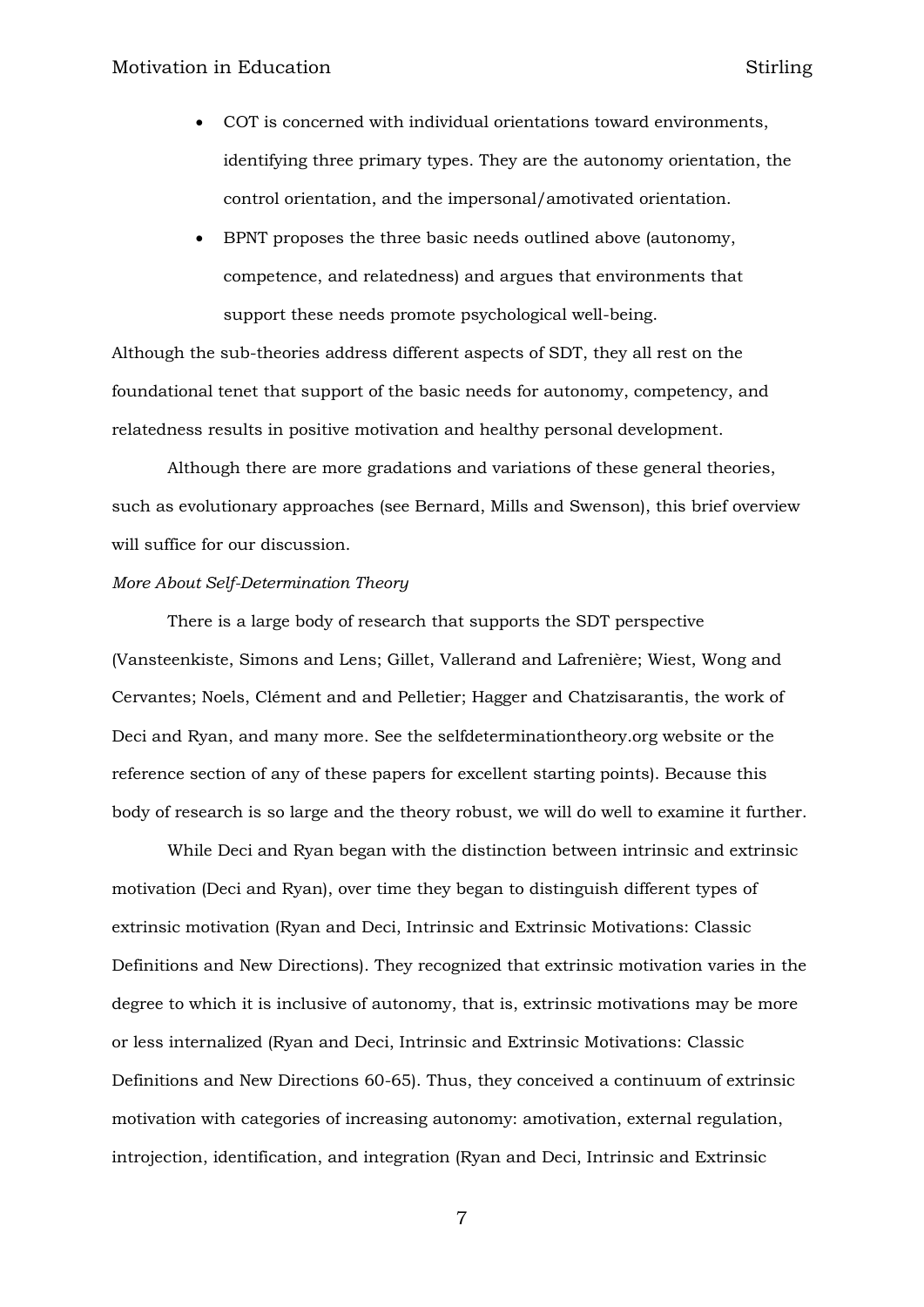Motivations: Classic Definitions and New Directions 61). Hayamizu's work in Japan has supported this model, suggesting that these concepts may not be limited to a particular society or world view. Although presented as a continuum, the authors explain that the model is not meant to be seen as sequential.

The study of extrinsic motivation and this continuum fall into the sub-category of SDT called Organismic Integration Theory (OIT), as mentioned earlier in this paper. In their review of the evolution of SDT, Ryan and Deci explain that external regulation was the only type of extrinsic motivation recognized by Skinner and the behavioralist theorists. SDT's more nuanced approach offers greater possibilities for understanding complex interactions with our academic (and many other) environments.

Studies have shown that the more externally regulated are motivations, the less interest and effort students display and the more students are likely to blame others for negative outcomes (Ryan and Deci, Intrinsic and Extrinsic Motivations: Classic Definitions and New Directions 63). So, a greater internalization of extrinsic motivations should lead to benefits in terms of active engagement and persistence by learners, and this has been shown to be the case. If this is accurate, then creating learning environments that foster the internalization of extrinsic factors may be one way to support positive academic outcomes.

There seems to be general agreement regarding the role of autonomy in motivation. With regard to external motivation, SDT argues that the greater the internalization of extrinsic factors, the more autonomy or ownership a student feels toward them. But how can we foster such internalization? Ryan and Deci propose that a feeling of connectedness to the group that values the extrinsically motivated behaviors—a peer group, family, or society—will positively impact the internalization process (Ryan and Deci, Intrinsic and Extrinsic Motivations: Classic Definitions and New Directions 64). This feeling of connection they term *relatedness*. The identification with a social or peer group can, however, work against positive academic outcomes when the group perceives itself as not able to achieve academically. Therefore, it is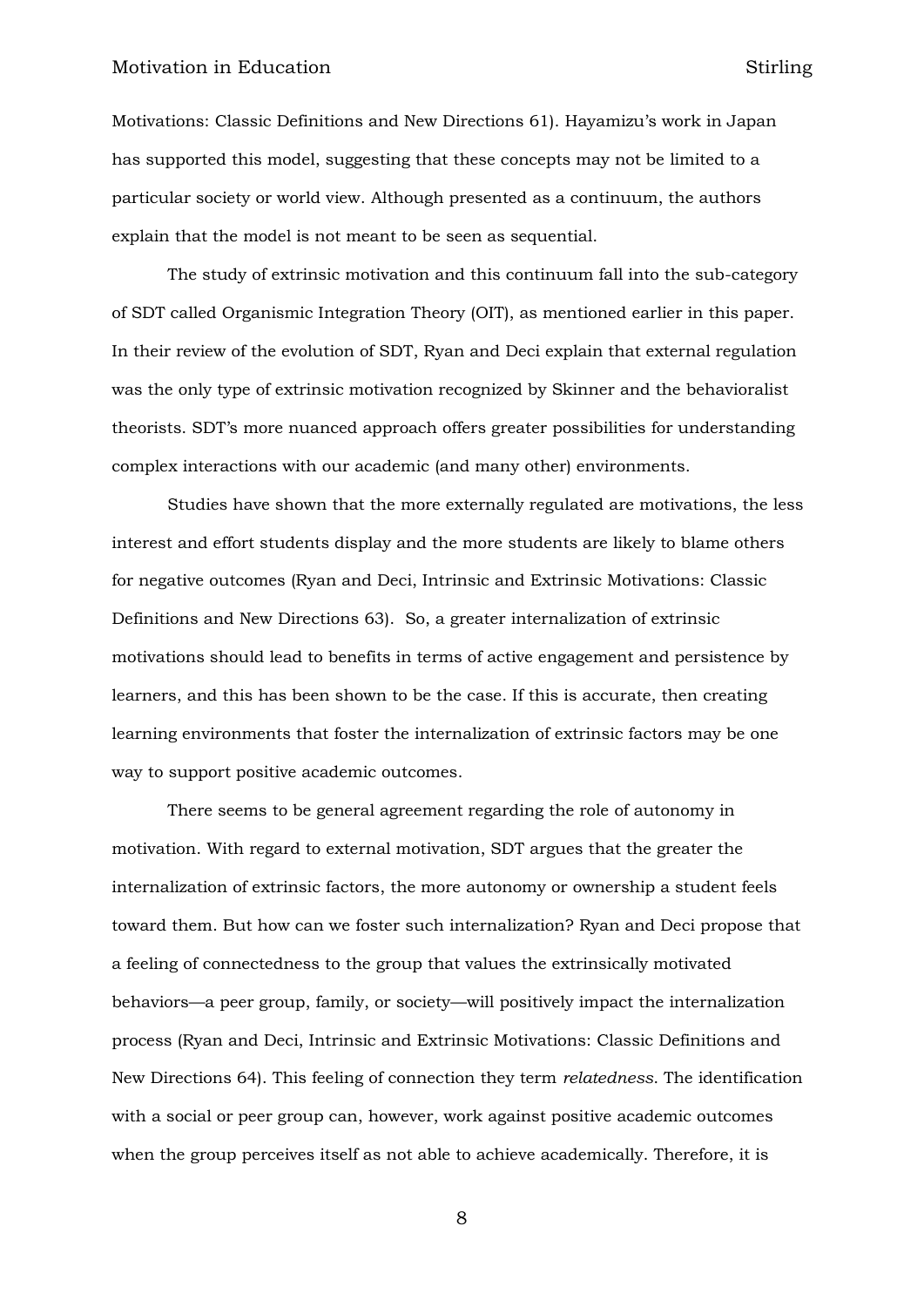important to create a culture of learning within academic environments in which there is a demonstrated ability to achieve. Thus, the third basic need proposed by SDT, competence, must also be fostered.

#### *Rewards and Intrinsic Motivation*

There is a great deal of discussion among researchers and practitioners about the role of rewards in promoting motivation. A well known experiment conducted by Lepper and his colleagues in 1973 concluded that rewards can produce an undermining effect in intrinsic motivation (Lepper, Greene and Nisbett, Undermining Children's Intrinsic Interest With External Reward: A Test of the "Underming" Hypothesis). In the experiment, a group of children who initially showed interest in a drawing activity demonstrated a decreased interest after they had been presented with an award for participation in the activity. In contrast, the interest displayed by children who were not rewarded remained unchanged. In addition, the drawings of the nonaward group were judged (independently, by a blind panel of judges) to be of higher quality than those of the award group. These results contraindicated the unrestrained use of token economies in classrooms, where the behavioralist expectation that rewards would encourage any desired behavior prevailed.

Since the time of Lepper's experiment, many refinements have been made in the study of rewards and their effects on motivation. As Lepper himself points out in his conclusions to the original experiment, his study addressed a situation in which there was initially a high degree of intrinsic motivation to engage in the activity. He cautions that the results might not be applicable in cases in which the intrinsic interest is low and motivation must be encouraged extrinsically (Lepper, Greene and Nisbett, Undermining Children's Intrinsic Interest With External Reward: A Test of the "Underming" Hypothesis 136).

Self-Determination Theory, and in particular, Cognitive Evaluation Theory (CET) posits that autonomy is integral to instrinsic motivation. The undermining effect of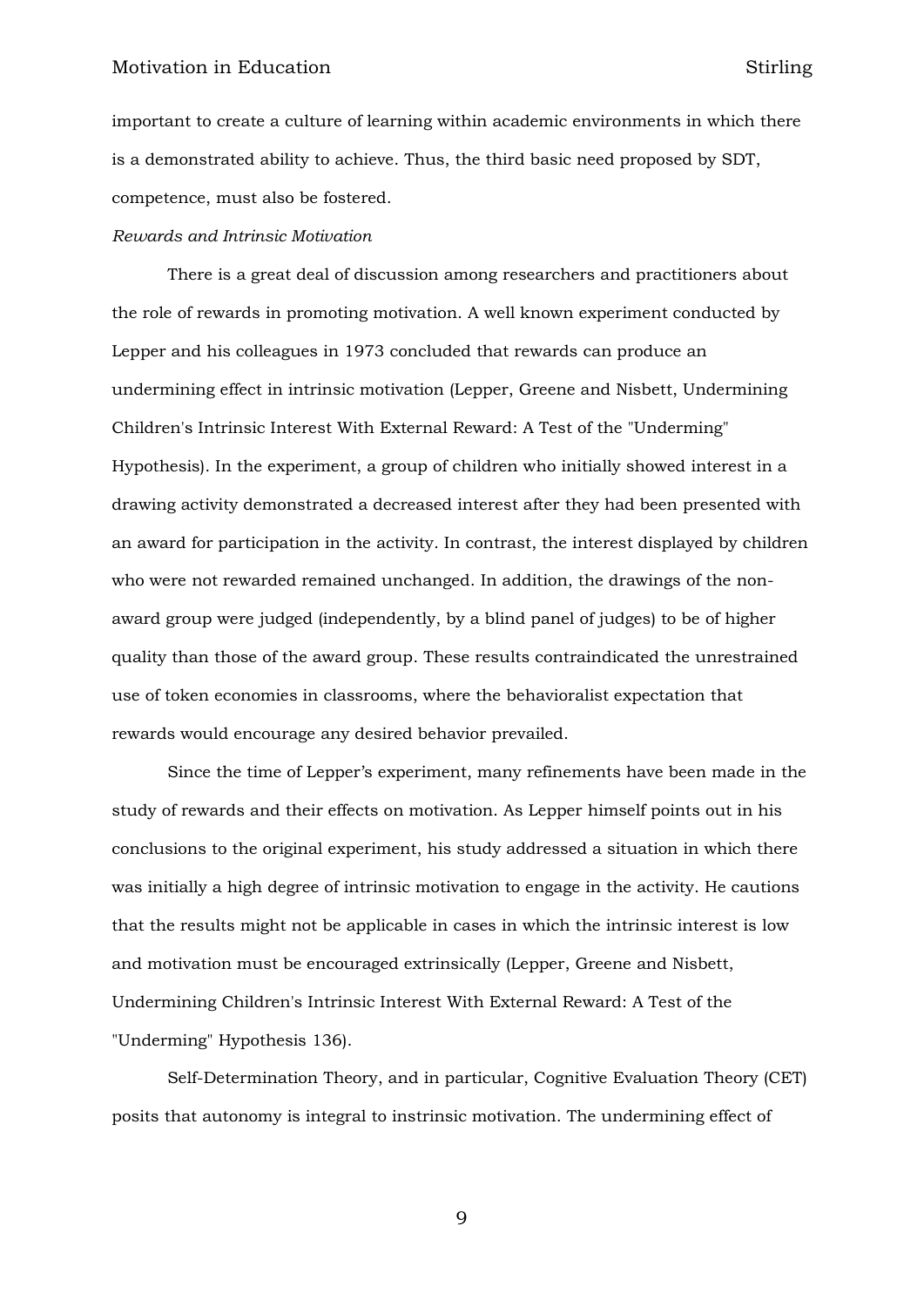rewards on intrinsic motivation and autonomy has been an active area of research by SDT investigators for decades.

However, in 1994, Cameron and Pierce published an article in the *Review of Educational Research* that took CET to task (Cameron and Pierce, Reinforcement, Reward, and Intrinsic Motivation: A Meta-Analysis). There followed a heated discussion in the literature about the validity of the undermining effect of rewards on intrinsic motivation (Deci, Koestner and Ryan, The Undermining Effect Is a Reality After All-- Extrinsic Rewards, Task Interest, and Self-Determination: Reply to Eisenberger, Pierce, and Cameron (1999) and Lepper, Henderlong, and Gingras (1999); Deci, Koestner and Ryan, A Meta-Analytic Review of Experiments Examining the Effects of Rewards on Intrinsic Motivation; Lepper, Henderlong and Gingras, Understanding the Effects of Extrinsic Rewards on Intrinsic Motivation--The Uses and Abuses of Meta-Analysis: Comment on Deci, Koestner, and Ryan (1999); Eisenberger, Pierce and Cameron, Effects of Reward on Intrinsic Motivation--Negative, Neutral, and Positive: Comment on Deci, Koestner, and Ryan (1999); Eisenberger, Pierce and Cameron, Effects of Reward on Intrinsic Motivation--Negative, Neutral, and Positive: Comment on Deci, Koestner, and Ryan (1999); Cameron and Pierce, The Debate About Rewards and Intrinsic Motivation: Protests And Accusations Do Not Alter the Results; Kohn, By All Available Means: Cameron and Pierce's Defense of Extrinsic Motivators). In 2001, Deci, Koestner, and Ryan published another article in which they summarized this debate and the results of their meta-analysis, also including the implications of the research for formal learning environments (Deci, Koestner and Ryan, Extrinsic Rewards and Intrinsic Motivation in Education: Reconsidered Once Again). In this article they reiterate the tenets of CET: the basic needs underlying intrinsic motivation are competence and selfdetermination/autonomy (3). They further explain that external events that increase perceived self-determination and competence will likewise enhance intrinsic motivation, while those that decrease one's perception of either self-determination or competence will have a negative effect on intrinsic motivation (3). These effects are seen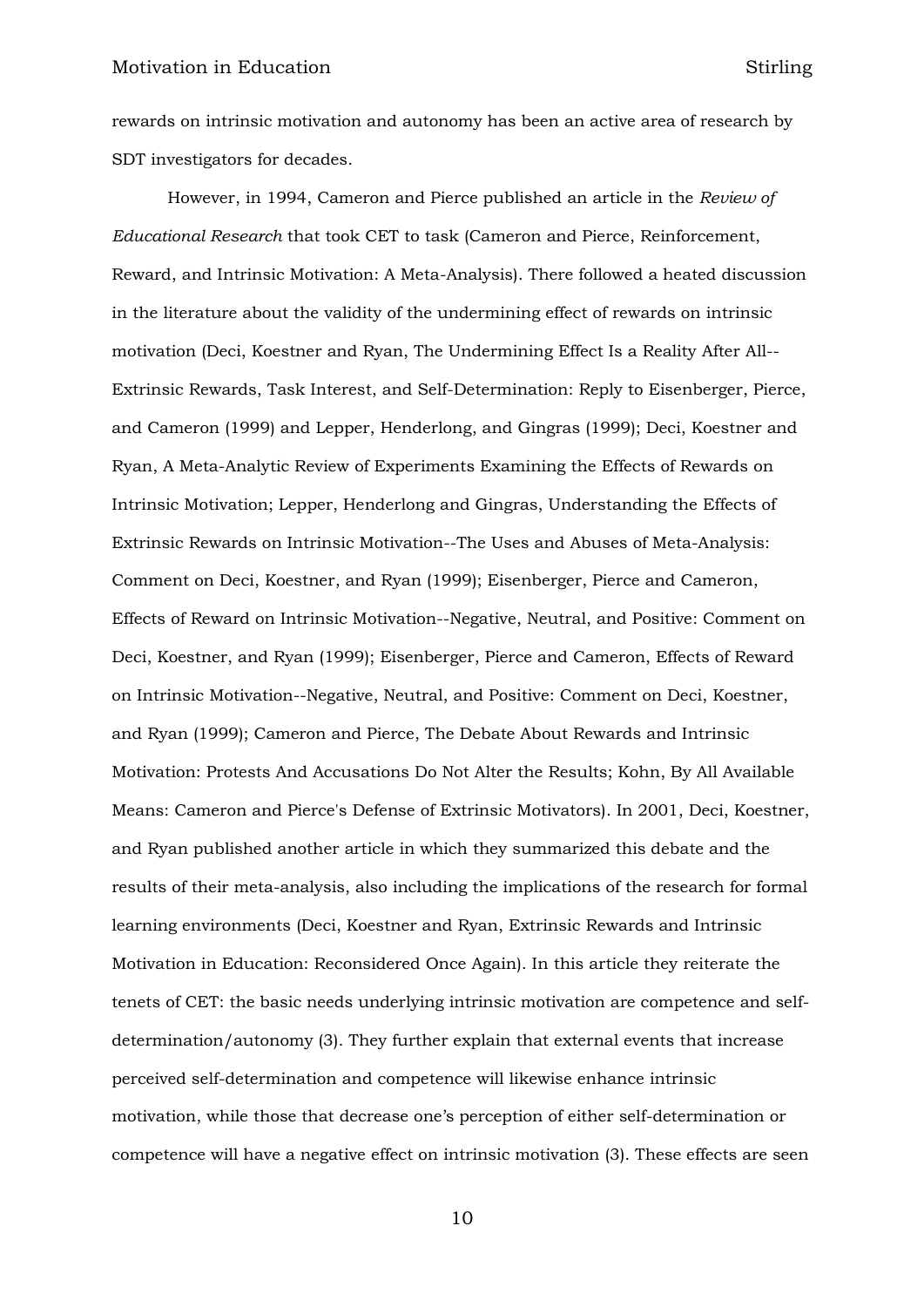in reward conditions, as well as in conditions of evaluations, competition, deadlines, and externally imposed goals (3). In addition, CET distinguishes between the informational aspects and the controlling aspects of rewards, and between verbal and tangible rewards (3).

In the case of verbal rewards, CET argues that the informational aspects of verbal rewards have the potential to enhance intrinsic motivation by enhancing perceived competence (Deci, Koestner and Ryan, Extrinsic Rewards and Intrinsic Motivation in Education: Reconsidered Once Again 3). At the same time, verbal rewards may have a strong controlling aspect, which can decrease intrinsic motivation (Deci, Koestner and Ryan, Extrinsic Rewards and Intrinsic Motivation in Education: Reconsidered Once Again 3-4). The context in which the verbal reward is given will influence whether the verbal reward is seen primarily as informational or as controlling. Thus, the classroom climate is paramount in this respect.

Tangible rewards, on the other hand, are typically offered to encourage behavior that is not intrinsically motivated; thus, tangible rewards are typically seen as controlling (Deci, Koestner and Ryan, Extrinsic Rewards and Intrinsic Motivation in Education: Reconsidered Once Again 4). This is particularly true when the rewards are offered in advance of the behavior, that is, when the behavior is in response to an expected reward. If rewards are offered spontaneously, without any prior knowledge, they are less likely to be perceived as controlling and therefore less likely to affect intrinsic motivation.

Since rewards that are not offered spontaneously necessarily involve an attempt to control behavior, and since CET posits autonomy/self-determination as a basic psychological need, such rewards are necessarily predicted to have a negative impact on intrinsic motivation. However, these types of rewards may also provide information about competence. CET makes predictions about the effect of tangible rewards on intrinsic motivation based, in part, on the informational aspects of the rewards (Deci, Koestner and Ryan, Extrinsic Rewards and Intrinsic Motivation in Education: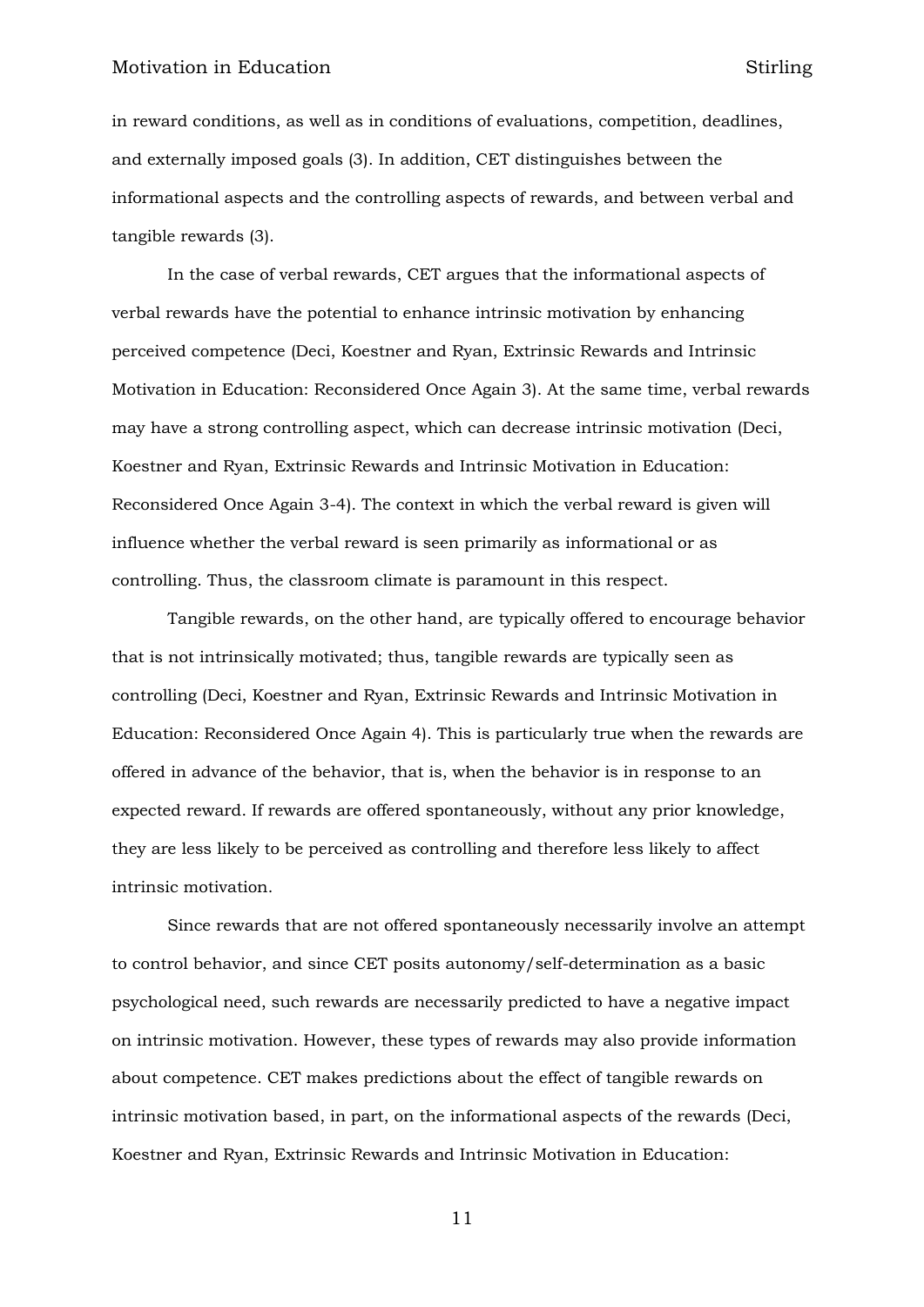Reconsidered Once Again 4-5). To analyze this, CET identifies three types of contingencies with regard to rewards: task-noncontingent rewards, task-contingent rewards, and performance-contingent rewards (Deci, Koestner and Ryan, Extrinsic Rewards and Intrinsic Motivation in Education: Reconsidered Once Again 4-5). Some researchers further distinguish between two types of task-contingent rewards: completion-contingent rewards and engagement-contingent rewards. Here is a summary of the predicted impact of each type of tangible reward on intrinsic motivation based on CET:

| Reward Type                                    | Description                                                                             | Effect on                                                                                                | Effect on                                 | Effect on                                                                     |
|------------------------------------------------|-----------------------------------------------------------------------------------------|----------------------------------------------------------------------------------------------------------|-------------------------------------------|-------------------------------------------------------------------------------|
|                                                |                                                                                         | Perceived                                                                                                | Perceived Self-                           | Intrinsic                                                                     |
|                                                |                                                                                         | Competence                                                                                               | Determination                             | Motivation                                                                    |
| Task-noncontingent                             | Not related<br>to a task,<br>e.g. reward<br>for<br>participating<br>in an<br>experiment | None                                                                                                     | None                                      | None                                                                          |
| Task-<br>contingent/engagement                 | Requires<br>engaging in<br>an activity<br>but does not<br>require<br>completion         | None                                                                                                     | Controlling                               | Undermining                                                                   |
| Task-<br>contingent/completion                 | Requires<br>completion<br>of an activity                                                | Depends on<br>the level of<br>skill<br>required                                                          | Controlling/<br>possibly<br>informational | Undermining<br>with some<br>potential<br>offset based<br>on skill<br>required |
| Performance-<br>contingent/standard-<br>based  | Requires<br>performing<br>to a pre-set<br>standard                                      | Typically<br>comparison-<br>based,<br>controlling<br>effect tends<br>to outweigh<br>competency<br>effect | Controlling                               | Undermining                                                                   |
| Performance-<br>contingent/excellence<br>based | Recognizes<br>excellent<br>performance                                                  | Positive                                                                                                 | Controlling/<br>Informational             | Undermining<br>offset by<br>competency                                        |

In addition to the factors described in the chart, as with verbal rewards, the interpersonal context in which rewards are administered is seen as vital. The undermining effects of rewards can be mitigated by a context which is perceived as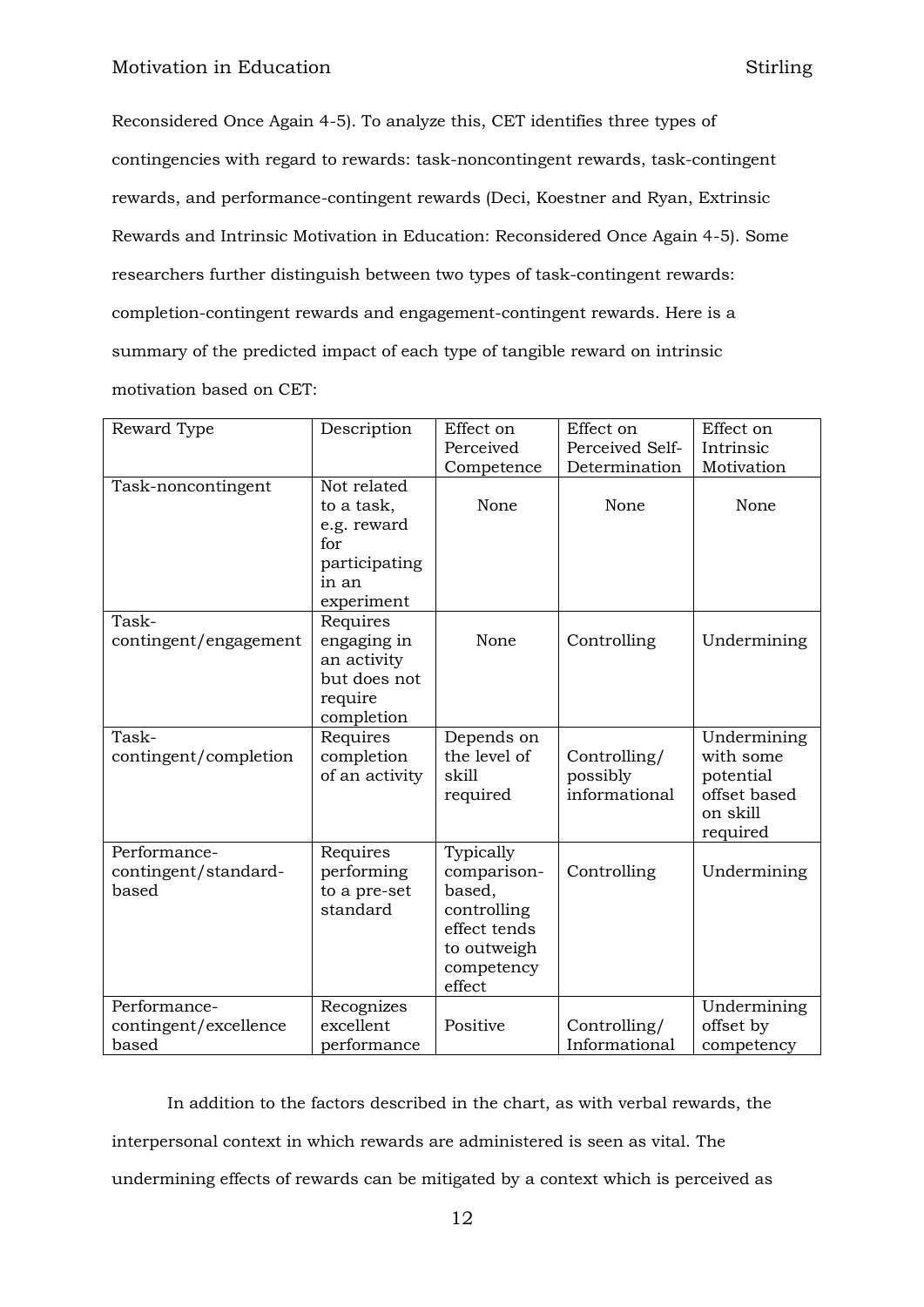supportive. In contrast, a context which is perceived as controlling can enhance the undermining effects (Deci, Koestner and Ryan, Extrinsic Rewards and Intrinsic Motivation in Education: Reconsidered Once Again 5-6).

The results of Deci, Koestner, and Ryan's meta-analysis support the predictions of CET (7-15). In their summary and conclusions, they specify the results pertaining to verbal and tangible rewards. Verbal rewards tended to enhance intrinsic motivation except with children or when offered in a controlling manner (15). They also found that unexpected tangible rewards and task noncontingent rewards had no effect on intrinsic motivation. However, their analysis found that tangible rewards had a substantial undermining effect, especially with children (15).

#### *Praise*

Praise is a verbal reward. While praise is often taken for granted as a positive reinforcer of intrinsic motivation (at least in the U.S.), the research suggests that the reality is more complex that this. In their review of the research literature on praise, Henderlong and Lepper conclude that praise can have a range of effects from beneficial through negligible to harmful (791). The potential negative impact of praise on intrinsic motivation can be a result of the way praise is delivered. For example, if the praise is perceived as insincere or controlling, it can have a detrimental effect. Furthermore, praise that has short-term positive effects on intrinsic motivation may have unintended long-term effects, as when later setbacks occur in a domain in which a child previously felt competent due to praise (790). In such cases, one might question whether the praise actually enhanced intrinsic motivation or whether it became an extrinsic motivator.

The context in which praise is delivered is also important. As mentioned previously, if the environment is perceived as supportive, praise and other rewards may be received as supportive as well. But when the environment is perceived as controlling, praise and rewards may have a negative effect on intrinsic motivation. Furthermore, praise that portrays competence via social comparison or that is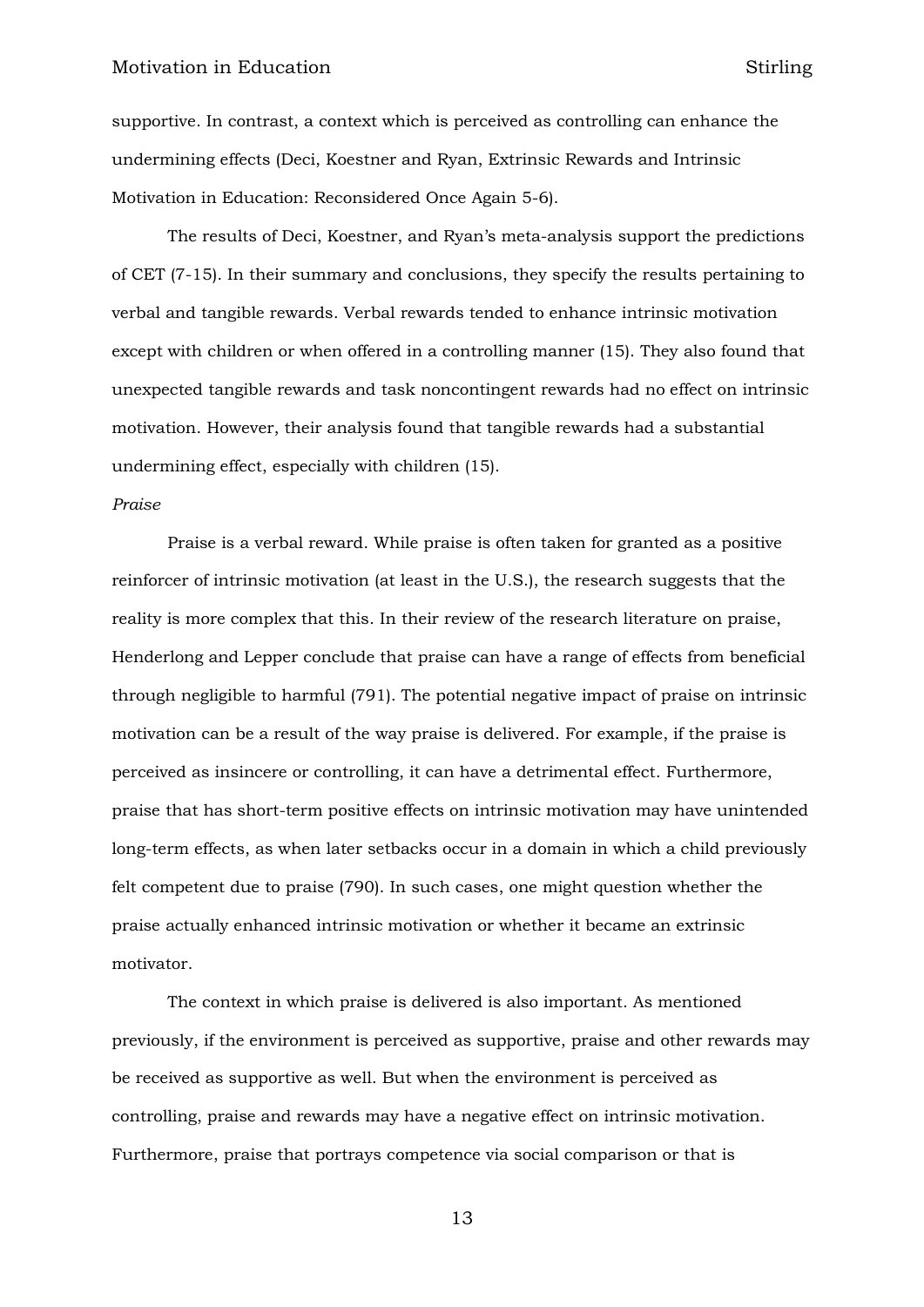delivered publicly may have unintended negative effects (Henderlong and Lepper 788, 791). Insincere praise or verbal rewards for easy tasks can also have an undermining effect as they convey a message of lack of competence. Teachers and parents who praise lavishly may not consider the potentially shaming effects of their behavior.

The often unacknowledged aspect of praise that can be particularly problematic is the fact that praise is a judgment (Kohn, Punished by Rewards: The Trouble With Gold Stars, Incentive Plans, A's, Praise, and Other Bribes 102-103). As such, it implies or underscores an imbalance of power, which may not be welcomed by the recipient.

In their review, Henderlong and Lepper point out the potential differences in the cultural context of praise. In comparing attitudes toward and effects of praise on U.S. and Canadian students with those in China, Japan, and other collectivist cultures, they point out that praise tends to be used infrequently in collectivist cultures and that its effects may be quite different in those contexts (788-789). Collectivist cultures, they propose, tend to value self-improvement more than self-enhancement, and tend to more closely equate effort and ability. It would be interesting to see more research that compares the uses and results of praise across cultures.

#### *Intangible Rewards*

So far, we have discussed praise and tangible rewards, but what about extrinsically-motivated intangible rewards? Do they have the same undermining effects as tangible rewards? Vansteenkiste and his colleagues have studied this in terms of goal framing with both adults and children (M. Vansteenkiste, J. Simons and W. Lens, Examining the Motivational Impact of Intrinsic Versus Extrinsic Goal Framing and Autonomy-Supportive Versus Internally Controlling Communication Style on Early Adolescents' Academic Achievement). Their research suggests that goals which are motivated by such rewards as financial success or physical attractiveness may motivate behavior, but that the learning tasks involved may be only superfically or rigidly achieved, that is, deep learning and incorporation of the learned material is undermined by these extrinsic goal orientations.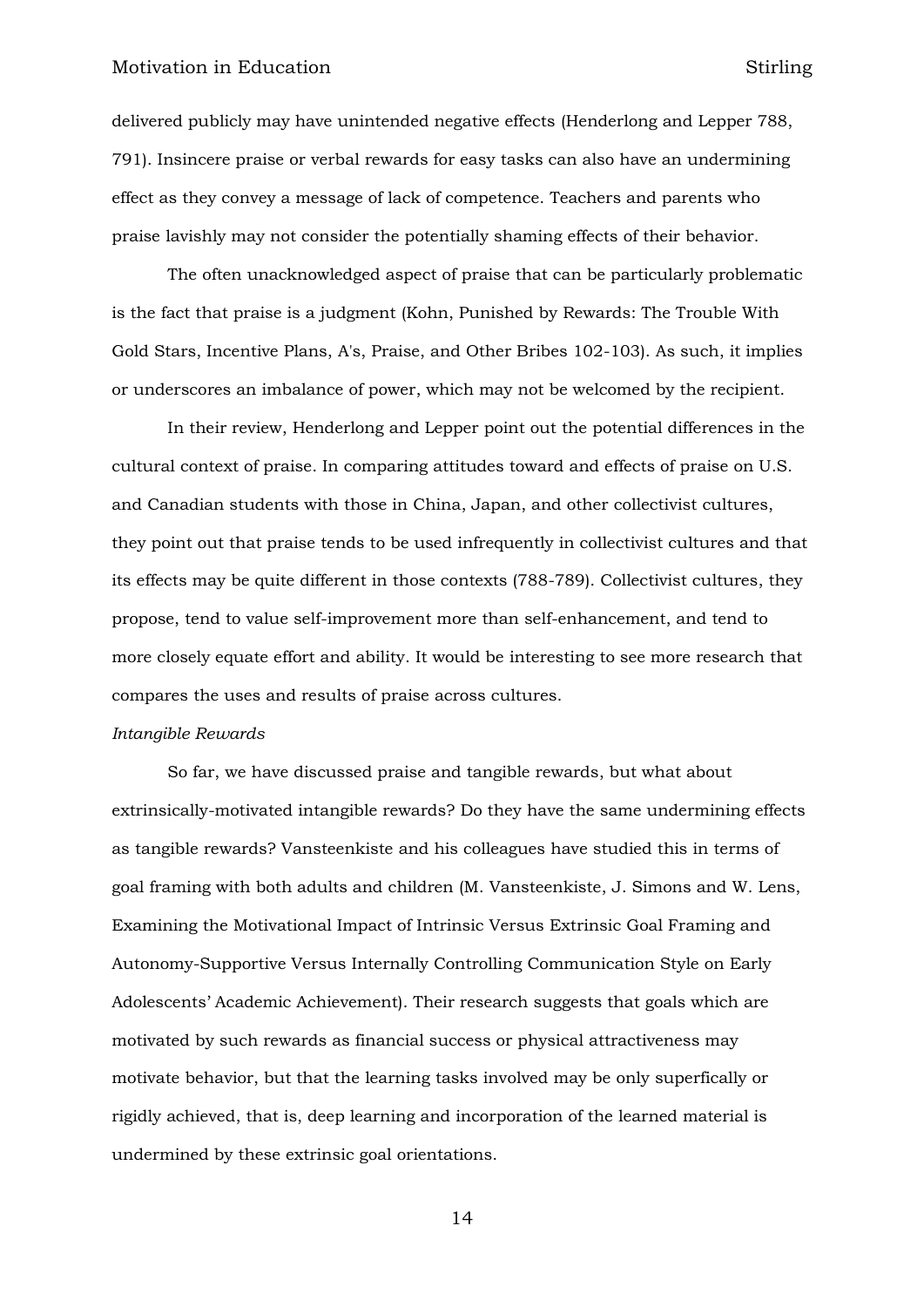#### *Grades as Rewards*

Grades may be seen as a particular sort of intangible reward. If the research regarding the undermining effects of rewards on intrinsic motivation is accurate, and if one of our goals in formal educational settings is to inspire a love of learning, then our system of evaluation by grading may be seriously flawed. In his book *Punished by Rewards*, Kohn takes a specific look at grading and even asks whether grading is needed at all (200-210). In arguing against the use of grades, Kohn refers to the research results we have been discussing. These studies demonstrate that, once rewards are introduced for intrinsically motivating tasks, the intrinsic motivation tends to disappear, to be replaced by the extrinsic motivator: the reward. Grades can operate this way, as well, particularly in situations where they are seen as controlling. Kohn also cites research that demonstrates that when people are working for rewards, including grades, they tend to choose the easiest way to achieve the reward (65-67), which is not necessarily the easiest way to achieve the task (or necessarily even related to the task activity, as with getting the answers to assignments in ways that don't involve doing the task). The task may become secondary to the reward. Kohn summarizes the issue this way:

*Do rewards motivate people? Absolutely. They motivate people to get rewards.* (67)

Finally, Kohn questions the rationale of grading as a way to provide meaningful feedback to learners about their progress. Studies indicate that a single instructor may assign different grades to the same work submitted at two different times, and that the same work graded by two different teachers will often be given two different grades (201). These studies call into question the perceived objectivity of grades and thus the validity of the feedback. Furthermore, there are much more productive ways to offer feedback, such as by commenting on specifics of an assignment or engaging in dialogue with the learner. As Kohn argues, the problem with grades is not just that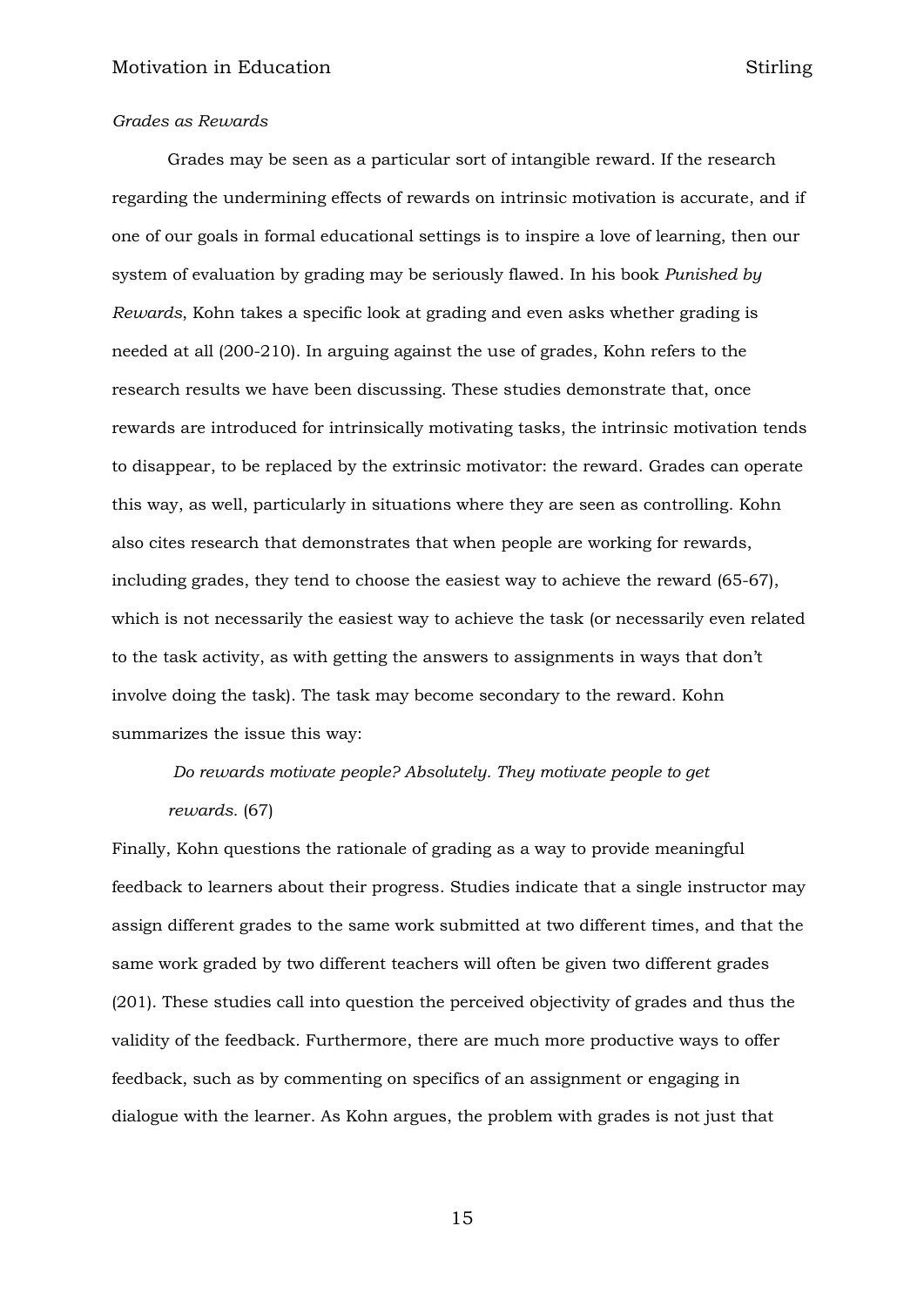they don't provide meaningful feedback about performance, but also that they fix the learner's attention on the performance and away from the learning (202).

While it is unlikely that our systems of grading are unlikely to disappear anytime soon, we can try to minimize the focus on grading in the classroom. Students can benefit by engaging in interesting tasks that have meaning for them. We can also devise evaluation systems that are framed as supports to learning rather than as sorting devices. With the current emphasis on ever more standardized testing, it can be challenging to implement such changes. But the research suggests that it is vital that we do so if we want to keep inspiration for learning alive in our schools.

#### *What Inspires Teachers?*

Teachers presumably have the same needs for support of autonomy, competence, and relatedness as students have. While there has been a lot of research documenting and analyzing student motivation, research on teacher motivation is more scarce. However, providing supportive environments for teachers seems vital to the health of our educational systems. So, let's take a look at what such supportive environments might look like within the framework of SDT.

How can educational environments support teachers' feelings of autonomy? A wonderful example can be found in Deborah Kinney's book *Born to Rise* which documents her experiences in creating the Harlem Village Academies. Kinney admits that in her perfectionism and intense desire to create an environment in which student learners could thrive, she overlooked the importance of supporting autonomy in teacher learning and leadership during the early years of the schools (195-197). Interestingly, it was through discussions with business leaders that she came to understand how important the work culture is to supporting and sustaining the well being of teachers. When Kinney began to share leadership of the schools with the teachers, the school culture began to change and thrive; teachers took a more active role in designing the learning environment and found innovative ways to support one another in developing competence in the classroom (198-212).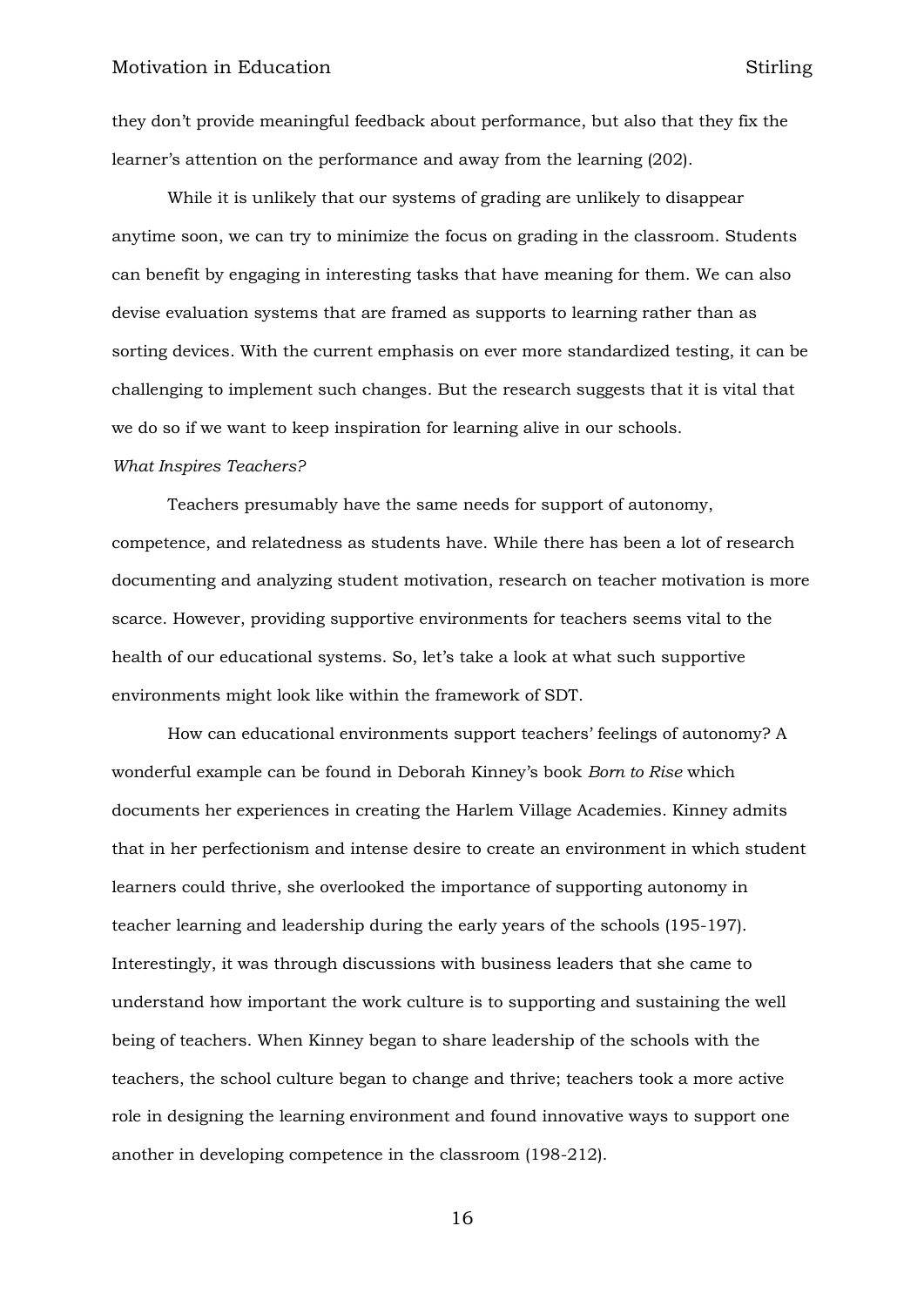Unfortunately, many school environments do not support teacher leadership, nor do they allow teachers autonomy in terms of developing professional competence. Just as autocracy in the classroom can undermine the intrinsic motivation of students, so can an autocratic administration undermine teacher motivation and performance.

Although SDT looks at autonomy, competence, and relatedness as separate components, in life these are interrelated. What Kinney found was that an increase in teacher autonomy led to an increase in the teachers' support of one another. This culture of mutual support enhanced relatedness among the teachers. As a result, more experienced and skilled teachers found non-competitive and non-threatening ways to nurture new teachers, supporting competency and improving the working and learning culture of the school.

# *The Motivation To Educate*

At the heart of this question about motivation in education is the deeper question *Why do we educate?* This is a question with a complex array of answers and among the possibilities are many on which we cannot all agree. A related question is *How should education benefit society and the individual?* In societies where education is compulsory and free up to a certain age, perceived benefits must exist to justify such a large expenditure of funds.

One perceived benefit of education to society is economic. It is believed that a well-educated work force will help a nation's economy to prosper, and likewise, will enable individuals to have a standard of living that supports health and well-being. But we might ask ourselves what characteristics and skills are needed by individuals in such a work force, and how our systems of education do or do not support their cultivation. Do we need individuals with specific skills? Do we need workers who are innovative and flexible? Do we need people who can effectively evaluate and integrate new learning? Do we need lifelong learners?

In countries with democratic governments, another perceived benefit is that individuals who are taught to think clearly and evaluate evidence will be better able to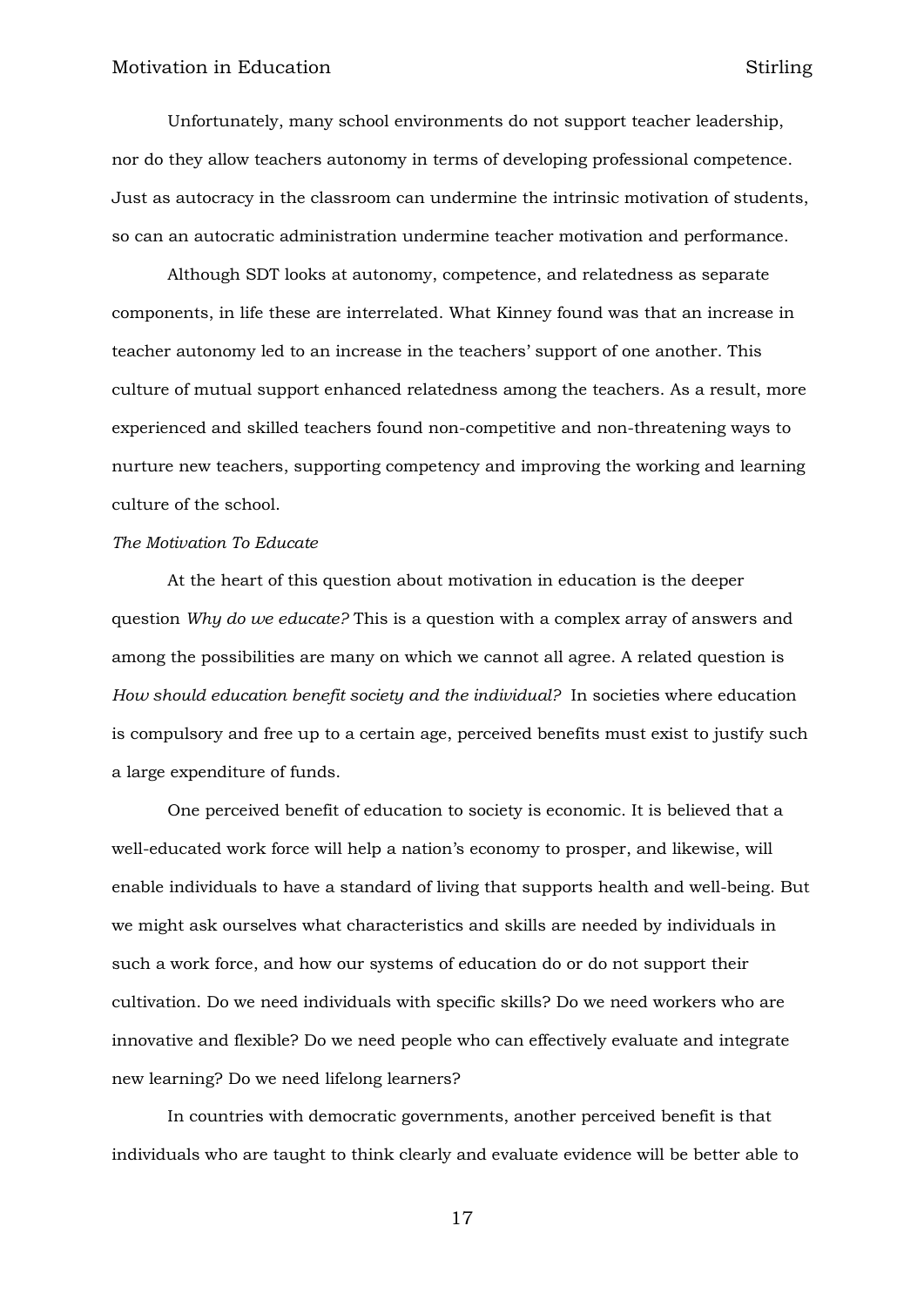make sound political decisions. In nations with jury forms of criminal justice systems, such skills are also needed to make fair judgments. How can our systems of education support these qualities and skills?

Another perceived benefit by some is that formal learning environments can encourage the development of prosocial behaviors and effective social skills. Again we can ask ourselves whether our current systems of education support this kind of development and, if not, how we can improve in this area.

And finally, some believe that cultivating a deep love of learning can help sustain a high quality of life for individuals and communities. Are we cultivating this in our current educational systems?

#### *Thoughts for Future Directions*

According to the tenets of Self-Determination Theory, humans have an intrinsic desire to learn, and this desire is fueled by the basic psychological needs for autonomy, competence, and relatedness. If we want to engage individuals at all levels of our educational systems in meaningful growth and learning experiences, we need to design environments and systems that support these needs. We can do that by developing educational policies at the governmental level that support the creation of systems that encourage autonomy and competence rather than imposing rewards and sanctions that undermine intrinsic motivation. At the system level, we need to encourage shared leadership which leads to mutual ownership of the educational culture, supporting autonomy, competence, and relatedness within the academic system and in conjunction with the communities they serve. At the site level, be it in physical or in digital space, we must support teacher autonomy and create non-threatening environments for enhancing competency. We need to facilitate community-building between and among teachers, learners, and families. The support of those learning communities must create safe places in which learners can take the necessary risks that nurture the intrinsic desire to learn and grow.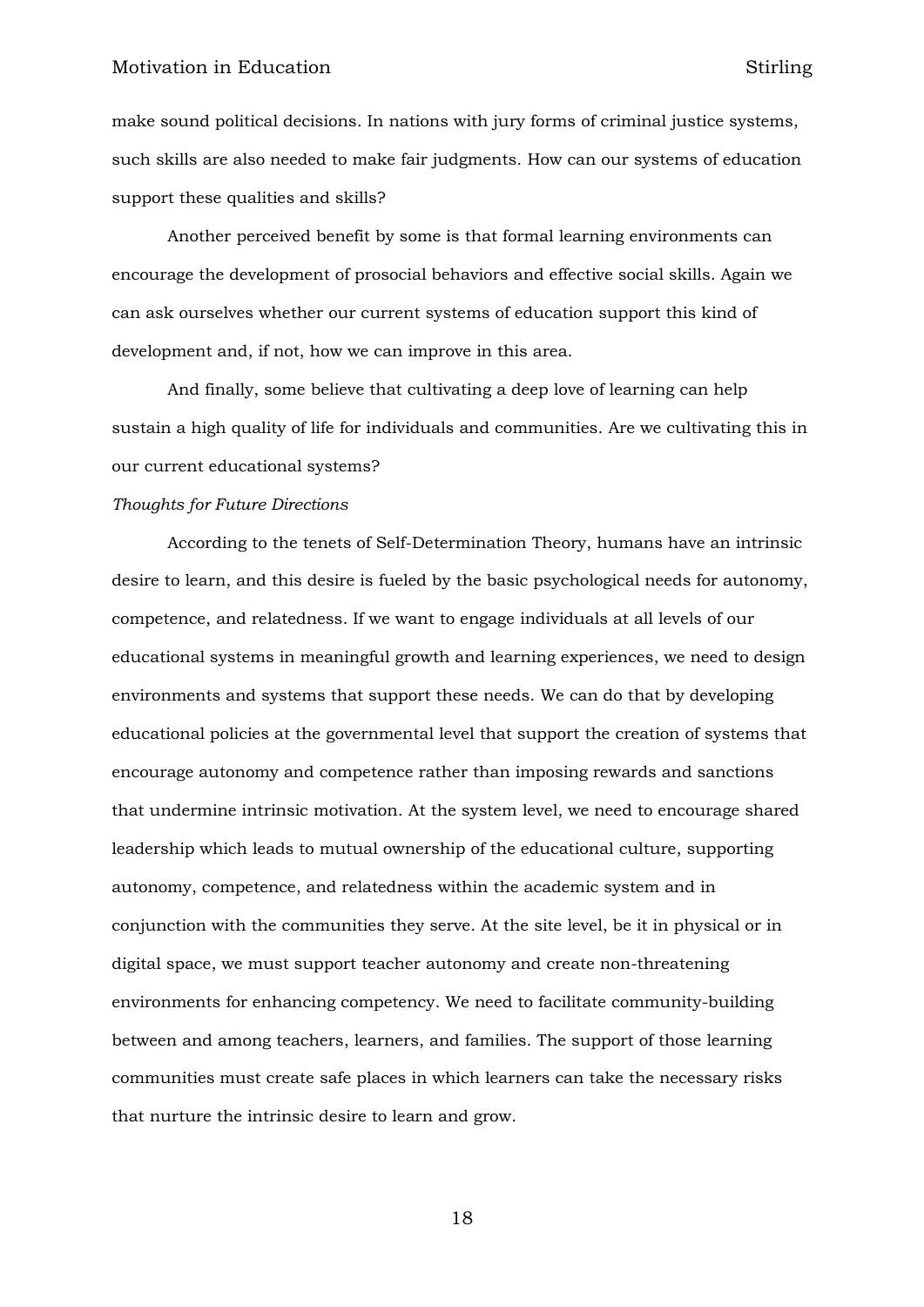This all sounds wonderful, but our own habitual ways of thinking and our current educational climate will typically contravene these efforts. What can we do?

- Start in our own communities, creating learning environments based on the tenets of SDT and see what works. SDT is not a prescriptive set of rules, but rather a philosophy that can help guide the creation of a learning culture.
- Design and implement meaningful research into teacher motivation, applying the results to support and enhance the well-being of teachers.
- Communicate within and beyond our learning communities.
- Participate in enhancing the intrinsic motivation in others and in yourself.
- Innovate: try new things.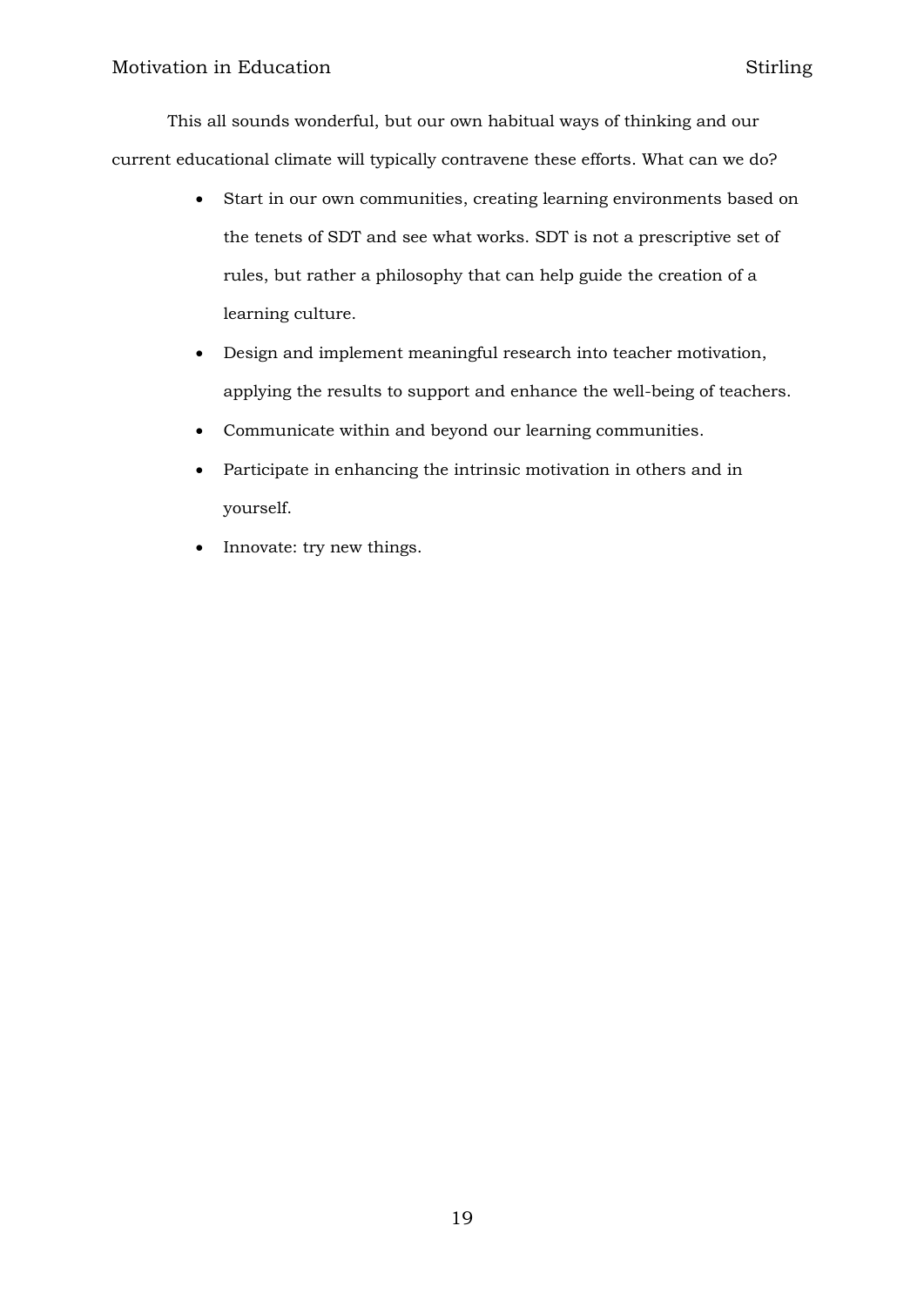## **Works Cited**

- "About the Theory." Self Determination Theory. 9 September 2012 <http://selfdeterminationtheory.org/theory>.
- Ames, Carole and Jennifer Archer. "Achievement Goals in the Classroom: Students' Learning Strategies." Journal of Educational Psychology (1988): 260-267.
- Ames, Carole. "Classrooms: Goals, Structures, and Student Motivation." Journal of Educational Psychology (1992): 261-271.
- Bernard, Larry C., et al. "An Evolutionary Theory of Human Motivation." Genetic, Social, and General Psychology Monographs 131.2 (2005): 129-184.
- Cameron, J. and W. D. Pierce. "Reinforcement, Reward, and Intrinsic Motivation: A Meta-Analysis." Review of Educational Research 64 (1994): 363-423.
- —. "The Debate About Rewards and Intrinsic Motivation: Protests And Accusations Do Not Alter the Results." Review of Educational Research 66 (1996): 39-52.
- Chirkov, Valery I. "A Cross-Cultural Analysis of Autonomy in Education: A Self-Determination Theory Perspective." Theory and Research in Education 7.2 (2009): 253-262.
- Deci, Edward L, and Richard M. Ryan. Intrinsic Motivation and Self-Determination in Human Behavior. New York: Plenum, 1985.
- Deci, Edward L., R. Koestner and Richard M. Ryan. "A Meta-Analytic Review of Experiments Examining the Effects of Rewards on Intrinsic Motivation." Psychological Bulletin (1999): 627-668.
- Deci, Edward L., Richard Koestner and Richard M. Ryan. "Extrinsic Rewards and Intrinsic Motivation in Education: Reconsidered Once Again." Review of Educational Research 71.1 (2001): 1-27.
- —. "The Undermining Effect Is a Reality After All--Extrinsic Rewards, Task Interest, and Self-Determination: Reply to Eisenberger, Pierce, and Cameron (1999) and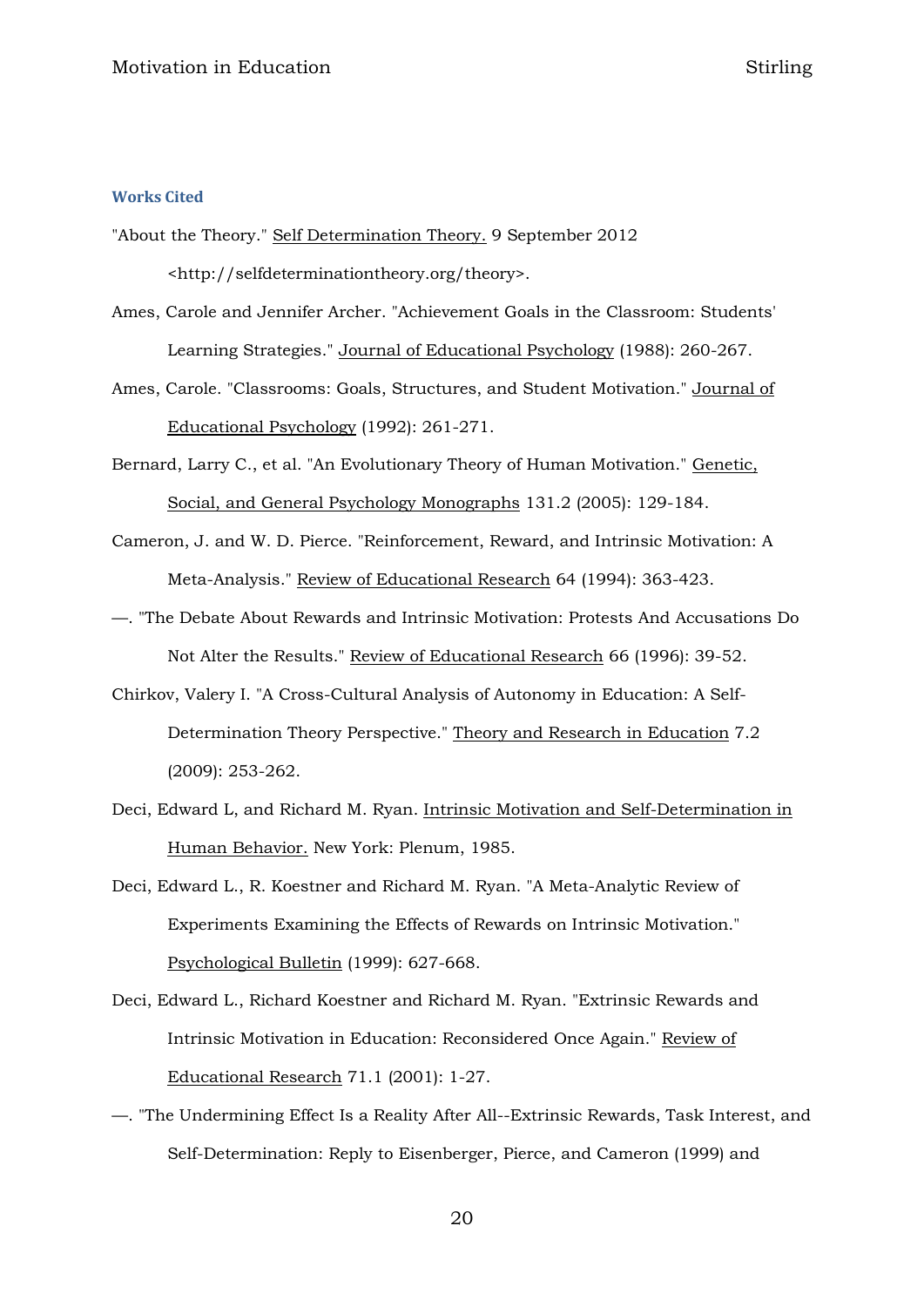Lepper, Henderlong, and Gingras (1999)." Psychological Bulletin (1999): 692- 700.

- Eisenberger, R. and J. Cameron. "Detrimental Effects of Reward: Reality or Myth?" American Psychologist (1996): 1153-1166.
- Eisenberger, R., W. D. Pierce and J. Cameron. "Effects of Reward on Intrinsic Motivation--Negative, Neutral, and Positive: Comment on Deci, Koestner, and Ryan (1999)." Psychological Bulletin (1999): 677-691.
- Eitam, Baruch, Ran R. Hassin and Yaacov Schul. "Nonconscious Goal Pursuit in Novel Environments: The Case of Implicit Learning." Psychological Science 19.3 (2008): 261-267.
- Gillet, Nicolas, Robert J. Vallerand and Marc-André K. Lafrenière. "Intrinsic and Extrinsic School Motivation as a Function of Age: The Mediating Role of Autonomy Support." Social Psychology in Education (2012): 77-95.
- Hagger, Martin S. and Nikos L.D. Chatzisarantis. "Causality Orientations Moderate the Undermining Effect of Rewards on Intrinsic Motivation." Journal of Experimental Social Psychology (2011): 485-489.
- Hayamizu, Toshihiko. "Between Intrinisic and Extrinsic Motivation: Examination of Reasons for Academic Study Based on Theory of Internalization." Japanese Psychological Research (1997): 98-108.
- Henderlong, Jennifer and Mark R. Lepper. "The Effects of Praise on Children's Intrinsic Motivation: A Review and Synthesis." Psychological Bulletin 128.5 (2002): 774- 795.
- Kinney, Deborah. Born To Rise. New York: Harper, 2012.
- Kohn, Alfie. "By All Available Means: Cameron and Pierce's Defense of Extrinsic Motivators." Review of Educational Research 66 (1996): 1-4.
- —. Punished by Rewards: The Trouble With Gold Stars, Incentive Plans, A's, Praise, and Other Bribes. New York: Houghton Mifflin, 1993.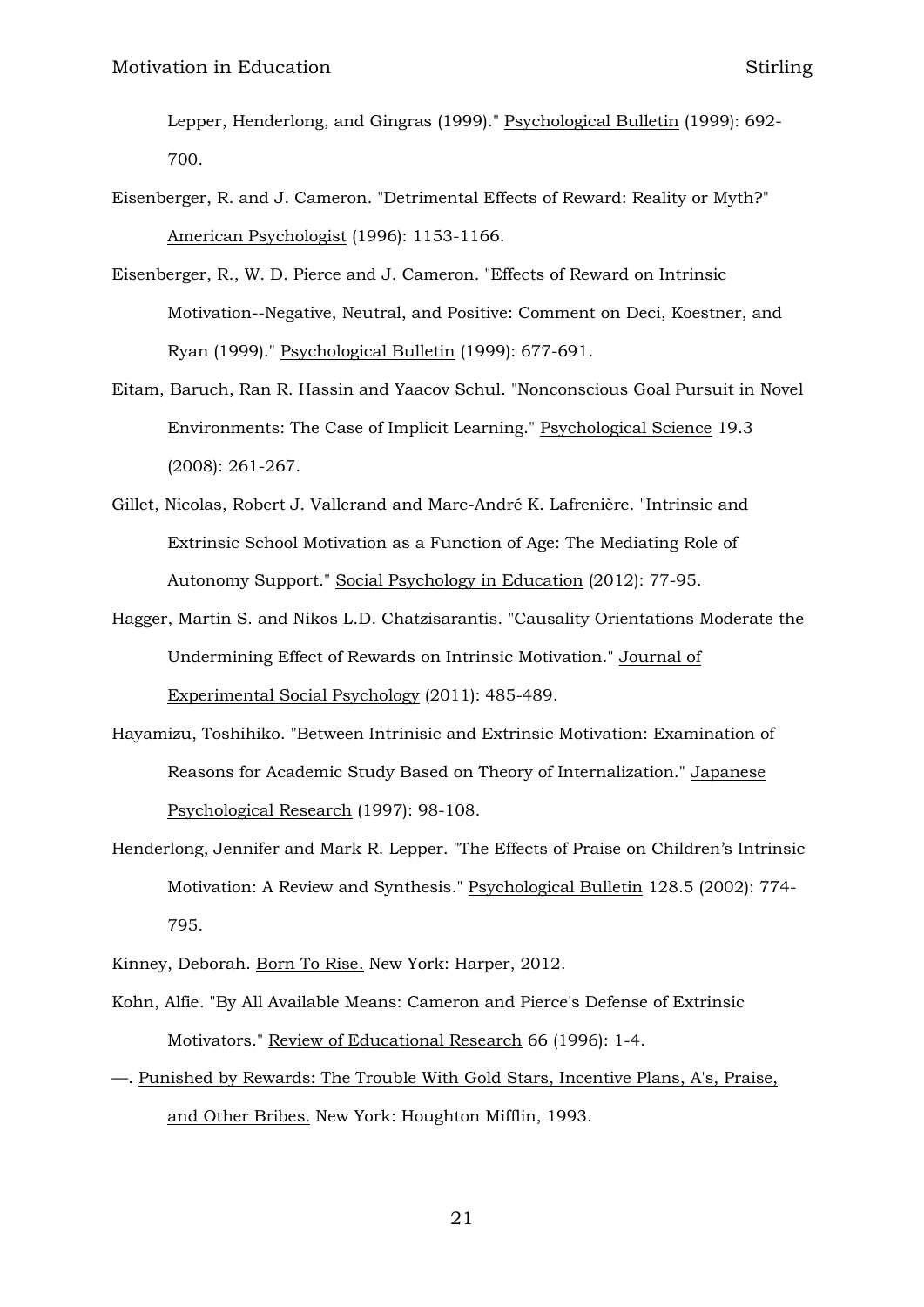- Lepper, Mark R., David Greene and Richard E. Nisbett. "Undermining Children's Intrinsic Interest With External Reward: A Test of the "Underming" Hypothesis." Journal of Personality and Social Psychology (1973): 129-147.
- Lepper, Mark R., J. Henderlong and I. Gingras. "Understanding the Effects of Extrinsic Rewards on Intrinsic Motivation--The Uses and Abuses of Meta-Analysis: Comment on Deci, Koestner, and Ryan (1999)." Psychological Bulletin (1999): 669-676.
- Lewicki, Pavel, Thomas Hill and Maria Czyzewska. "Nonconscious Acquisition of Information." American Psychologist (1992): 796-801.
- Maslow, Abraham H. Motivation and Personality. 3rd Edition. New York: Longman, 1987.
- Murphy, P. Karen and Patricia A. Alexander. "A Motivated Exploration of Motivation Terminology." Contemporary Educational Psychology 25 (2000): 3-53.
- Noels, Kimberly A., Richard Clément and Luc G. and Pelletier. "Perceptions of Teachers' Communicative Style and Students' Intrinsic and Extrinsic Motivation." The Modern Language Journal (1999): 23-34.
- Pintrich, Paul R. "A Motivational Science Perspective on the Role of Student Motivation." Journal of Educational Psychology 95.4 (2003): 667-686.
- Ryan, Richard M. and Edward L. Deci. "Intrinsic and Extrinsic Motivations: Classic Definitions and New Directions." Contemporary Educational Psychology (2000): 54-67.
- —. "Self-Determination Theory and the Facilitation of Intrinsic Motivation, Social Development, and Well Being." American Psychologist 55.1 (2000): 68-78.
- Vansteenkiste, Maarten, et al. "Examining the Motivational Impact of Intrinsic Versus Extrinsic Goal Framing." Child Development (2005).
- —. "Examining the Motivational Impact of Intrinsic Versus Extrinsic Goal Framing and Autonomy-Supportive Versus Internally Controlling Communication Style on